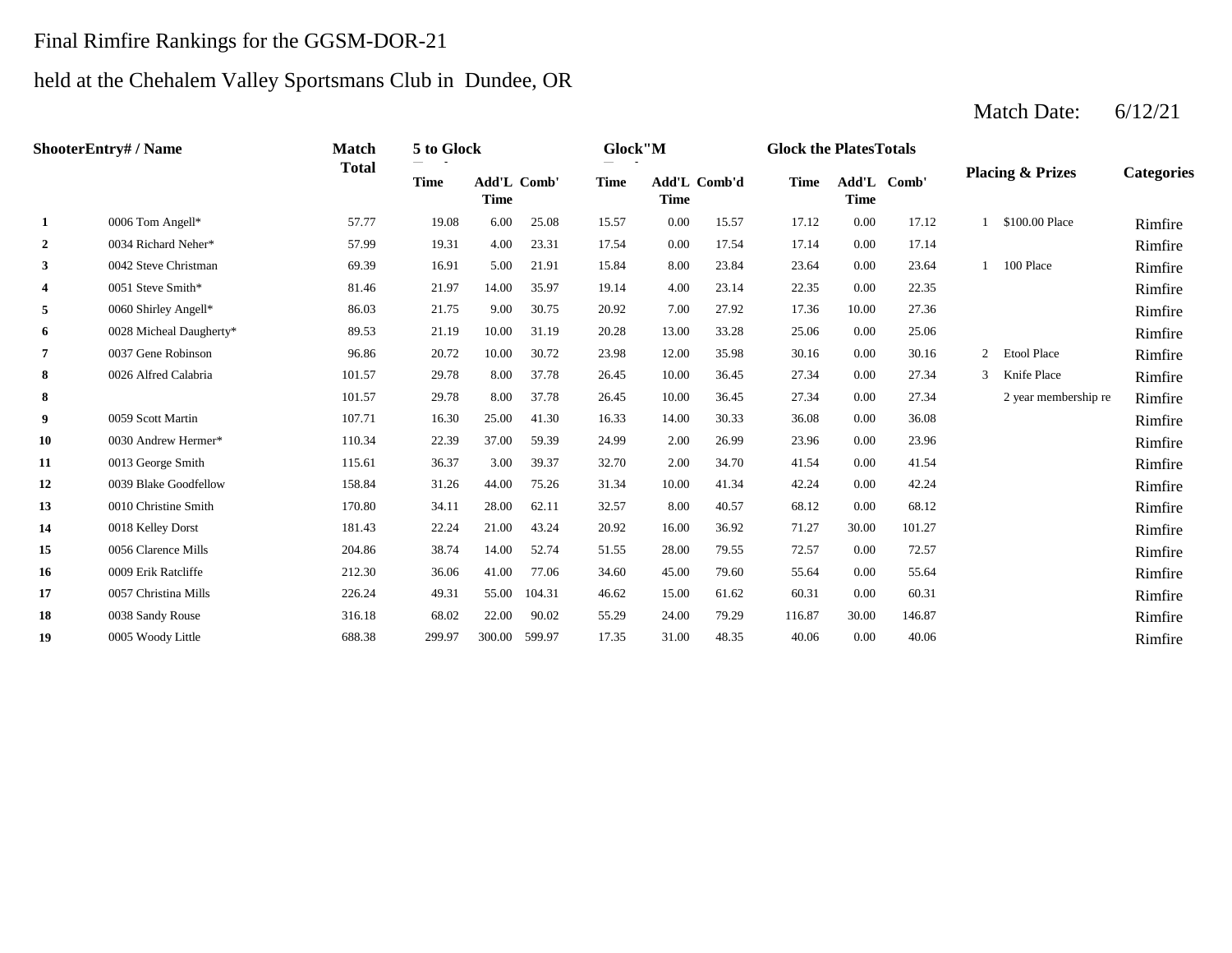# Final GLOCK Girls Rankings for the GGSM-DOR-21

# held at the Chehalem Valley Sportsmans Club in Dundee, OR

|                | <b>ShooterEntry#/Name</b> | <b>Match</b> | 5 to Glock |                     |        | Glock"M     |                      |        | <b>Glock the PlatesTotals</b> |       |             |   |                             |
|----------------|---------------------------|--------------|------------|---------------------|--------|-------------|----------------------|--------|-------------------------------|-------|-------------|---|-----------------------------|
|                |                           | <b>Total</b> | Time       | Add'L Comb'<br>Time |        | <b>Time</b> | Add'L Comb'd<br>Time |        | <b>Time</b>                   | Time  | Add'L Comb' |   | <b>Placing &amp; Prizes</b> |
| 1              | 0064 Shirley Angell*      | 69.50        | 23.66      | 4.00                | 27.66  | 22.02       | 3.00                 | 25.02  | 16.82                         | 0.00  | 16.82       |   | 100 Place                   |
| $\overline{2}$ | 0033 Connie Hermer        | 93.61        | 22.05      | 12.00               | 34.05  | 19.71       | 10.00                | 29.71  | 29.85                         | 0.00  | 29.85       |   | 100 Place                   |
| $\mathbf{3}$   | 0015 Kacie Bane           | 125.61       | 27.11      | 31.00               | 58.11  | 26.31       | 12.00                | 38.31  | 29.19                         | 0.00  | 29.19       |   | 2 Etool Place               |
| 4              | 0020 Kelley Dorst         | 139.74       | 26.94      | 39.00               | 65.94  | 23.42       | 10.00                | 33.42  | 40.38                         | 0.00  | 40.38       | 3 | Knife Place                 |
| 5              | 0041 Martha Goodfellow    | 145.30       | 29.17      | 6.00                | 35.17  | 25.18       | 13.00                | 38.18  | 41.95                         | 30.00 | 71.95       |   |                             |
| 6              | 0044 Cheryl Crecelius     | 147.52       | 39.57      | 10.00               | 49.57  | 33.74       | 14.00                | 47.74  | 50.21                         | 0.00  | 50.21       |   | 2 year membership re        |
| 7              | 0011 Christine Smith      | 152.38       | 39.63      | 26.00               | 65.63  | 36.24       | 12.00                | 48.24  | 38.51                         | 0.00  | 38.51       |   |                             |
| 8              | 0050 Susan Pillar         | 180.79       | 47.27      | 21.00               | 68.27  | 35.73       | 11.00                | 46.73  | 55.79                         | 10.00 | 65.79       |   |                             |
| 9              | 0061 Adair Goss           | 197.77       | 49.03      | 14.00               | 63.03  | 44.48       | 12.00                | 56.48  | 68.26                         | 10.00 | 78.26       |   |                             |
| 10             | 0054 Chalaow Becker       | 226.13       | 37.84      | 33.00               | 70.84  | 28.54       | 59.00                | 87.54  | 57.75                         | 10.00 | 67.75       |   |                             |
| 11             | 0076 Leslie Reed          | 256.36       | 46.63      | 50.00               | 96.63  | 38.31       | 20.00                | 58.31  | 61.42                         | 40.00 | 101.42      |   |                             |
| 12             | 0077 Lindsey Muehleck     | 293.11       | 76.22      | 40.00               | 116.22 | 62.15       | 17.00                | 79.15  | 97.74                         | 0.00  | 97.74       |   |                             |
| 13             | 0024 Rebecca Erskine      | 293.43       | 45.62      | 40.00               | 85.62  | 54.97       | 11.00                | 65.97  | 71.84                         | 70.00 | 141.84      |   |                             |
| 14             | 0001 Jennifer Bantelman   | 375.65       | 49.76      | 94.00               | 143.76 | 37.78       | 62.00                | 99.78  | 82.11                         | 50.00 | 132.11      |   |                             |
| 15             | 0073 Amber Sarmento       | 507.47       | 58.31      | 154.00              | 212.31 | 74.65       | 50.00                | 124.65 | 90.51                         | 80.00 | 170.51      |   |                             |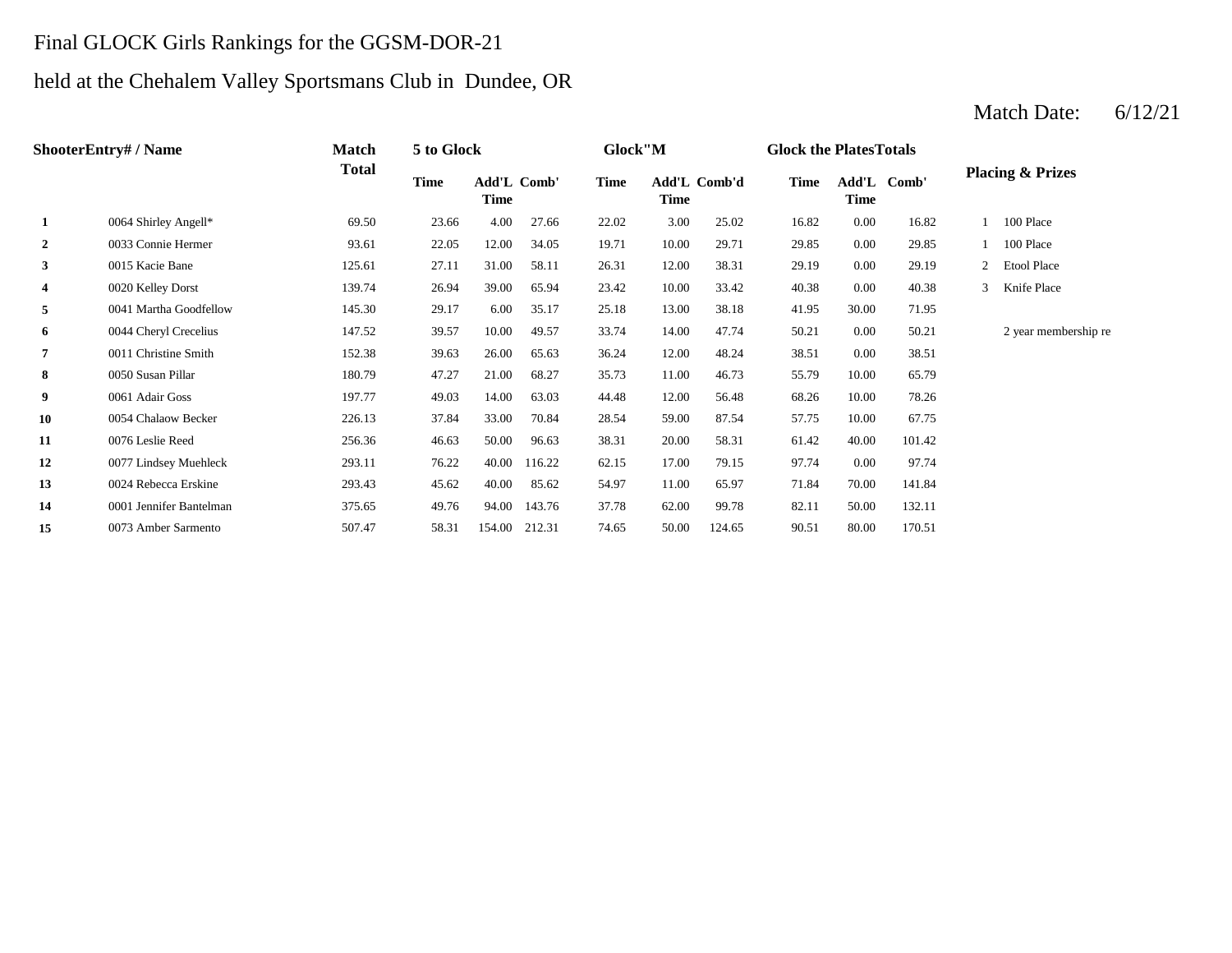# Final Pocket GLOCKS Rankings for the GGSM-DOR-21

# held at the Chehalem Valley Sportsmans Club in Dundee, OR

|                | <b>ShooterEntry#/Name</b> | <b>Match</b> | 5 to Glock  |                                   |       | Glock"M     |             |              | <b>Glock the Plates Totals</b> |                            |        |                |                             |
|----------------|---------------------------|--------------|-------------|-----------------------------------|-------|-------------|-------------|--------------|--------------------------------|----------------------------|--------|----------------|-----------------------------|
|                |                           | <b>Total</b> | <b>Time</b> | <b>Add'L Comb'</b><br><b>Time</b> |       | <b>Time</b> | <b>Time</b> | Add'L Comb'd | <b>Time</b>                    | Add'L Comb'<br><b>Time</b> |        |                | <b>Placing &amp; Prizes</b> |
| 1              | 0045 John Crecelius*      | 45.04        | 14.40       | 0.00                              | 14.40 | 13.43       | 1.00        | 14.43        | 16.21                          | 0.00                       | 16.21  | $\mathbf{1}$   | 100 Place                   |
| $\overline{2}$ | 0003 Shawn Hartman*       | 48.75        | 12.93       | 1.00                              | 13.93 | 13.63       | 1.00        | 14.63        | 20.19                          | 0.00                       | 20.19  |                |                             |
| 3              | 0035 Richard Neher*       | 49.69        | 12.15       | 2.00                              | 14.15 | 11.46       | 2.00        | 13.46        | 22.08                          | 0.00                       | 22.08  |                |                             |
| $\overline{4}$ | 0063 Chuck Anderson*      | 55.11        | 11.36       | 13.00                             | 24.36 | 9.71        | 4.00        | 13.71        | 17.04                          | 0.00                       | 17.04  |                |                             |
| 5              | 0055 Mark Goss*           | 62.55        | 16.64       | 2.00                              | 18.64 | 15.08       | 2.00        | 17.08        | 26.83                          | 0.00                       | 26.83  |                |                             |
| 6              | 0066 Daniel Muehleck      | 68.96        | 15.93       | 2.00                              | 17.93 | 12.85       | 5.00        | 17.85        | 23.18                          | 10.00                      | 33.18  |                | 100 Place                   |
| 7              | 0052 Steve Smith*         | 73.84        | 15.70       | 0.00                              | 15.70 | 16.08       | 7.00        | 23.08        | 25.06                          | 10.00                      | 35.06  |                |                             |
| 8              | 0031 Andrew Hermer*       | 78.86        | 15.68       | 8.00                              | 23.68 | 12.56       | 3.00        | 15.56        | 29.62                          | 10.00                      | 39.62  |                |                             |
| 9              | 0021 Mark Ayala*          | 82.77        | 14.12       | 3.00                              | 17.12 | 13.71       | 1.00        | 14.71        | 20.94                          | 30.00                      | 50.94  |                |                             |
| 10             | 0029 Micheal Daugherty*   | 83.99        | 12.37       | 10.00                             | 22.37 | 12.96       | 6.00        | 18.96        | 22.66                          | 20.00                      | 42.66  |                |                             |
| 11             | 0047 James Hanson         | 84.23        | 17.33       | 10.00                             | 27.33 | 16.27       | 3.00        | 19.27        | 27.63                          | 10.00                      | 37.63  | $\overline{2}$ | <b>Etool Place</b>          |
| 12             | 0071 Andrew Aguinaga      | 117.47       | 23.04       | 19.00                             | 42.04 | 21.85       | 3.00        | 24.85        | 30.58                          | 20.00                      | 50.58  | 3              | Knife Place                 |
| 13             | 0043 Cheryl Crecelius     | 121.15       | 26.87       | 3.00                              | 29.87 | 21.65       | 4.00        | 25.65        | 55.63                          | 10.00                      | 65.63  |                |                             |
| 14             | 0027 Alfred Calabria      | 122.81       | 19.70       | 15.00                             | 34.70 | 18.16       | 8.00        | 26.16        | 41.95                          | 20.00                      | 61.95  |                |                             |
| 15             | 0017 Bruce Allen          | 139.16       | 23.11       | 1.00                              | 24.11 | 21.75       | 6.00        | 27.75        | 47.30                          | 40.00                      | 87.30  |                | 50 Random                   |
| 16             | 0019 Kelley Dorst         | 142.78       | 18.66       | 9.00                              | 27.66 | 17.02       | 4.00        | 21.02        | 44.10                          | 50.00                      | 94.10  |                |                             |
| 17             | 0032 Connie Hermer        | 143.12       | 19.59       | 9.00                              | 28.59 | 17.32       | 4.00        | 21.32        | 33.21                          | 60.00                      | 93.21  |                |                             |
| 18             | 0068 Lee Clifton          | 159.22       | 17.89       | 17.00                             | 34.89 | 17.39       | 11.00       | 28.39        | 35.94                          | 60.00                      | 95.94  |                |                             |
| 19             | 0023 Rebecca Erskine      | 219.68       | 23.38       | 22.00                             | 45.38 | 18.91       | 8.00        | 26.91        | 47.39                          | 100.00                     | 147.39 |                |                             |
| 20             | 0062 Christopher Majury   | 251.68       | 23.45       | 16.00                             | 39.45 | 24.12       | 9.00        | 33.12        | 49.11                          | 130.00                     | 179.11 |                |                             |
| 21             | 0065 Kevin Bottenfield    | 310.15       | 28.35       | 32.00                             | 60.35 | 24.94       | 53.00       | 77.94        | 51.86                          | 120.00                     | 171.86 |                |                             |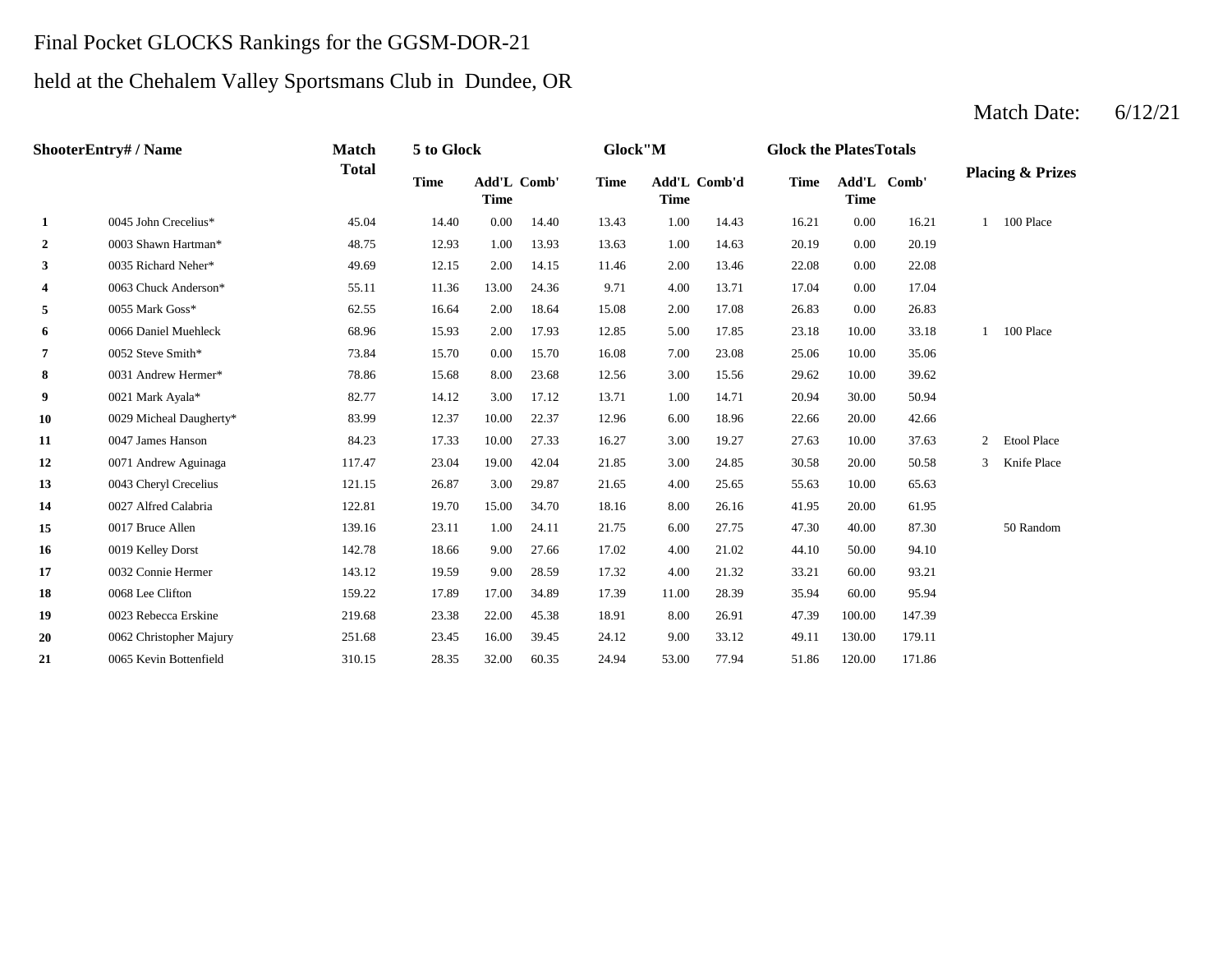# Final Stock MOS Rankings for the GGSM-DOR-21

# held at the Chehalem Valley Sportsmans Club in Dundee, OR

|                | <b>ShooterEntry#/Name</b> | <b>Match</b> | 5 to Glock  |                                   |       | Glock"M     |                             |       | <b>Glock the PlatesTotals</b> |                            |        |               |                             |
|----------------|---------------------------|--------------|-------------|-----------------------------------|-------|-------------|-----------------------------|-------|-------------------------------|----------------------------|--------|---------------|-----------------------------|
|                |                           | <b>Total</b> | <b>Time</b> | <b>Add'L Comb'</b><br><b>Time</b> |       | <b>Time</b> | Add'L Comb'd<br><b>Time</b> |       | Time                          | Add'L Comb'<br><b>Time</b> |        |               | <b>Placing &amp; Prizes</b> |
| 1              | 0046 John Crecelius*      | 52.76        | 17.97       | 5.00                              | 22.97 | 14.94       | 1.00                        | 15.94 | 13.85                         | 0.00                       | 13.85  |               | 1 100 Place                 |
| $\overline{2}$ | 0036 Richard Neher*       | 53.68        | 21.15       | 1.00                              | 22.15 | 17.28       | 0.00                        | 17.28 | 14.25                         | 0.00                       | 14.25  |               |                             |
| 3              | 0049 Charles Arndt*       | 56.28        | 20.12       | 2.00                              | 22.12 | 16.06       | 2.00                        | 18.06 | 16.10                         | 0.00                       | 16.10  |               | Pistol Random               |
| 4              | 0067 Daniel Muehleck      | 56.47        | 19.48       | 0.00                              | 19.48 | 18.76       | 3.00                        | 21.76 | 15.23                         | 0.00                       | 15.23  |               | 100 Place                   |
| 5              | 0022 Mark Ayala*          | 56.64        | 17.38       | 5.00                              | 22.38 | 16.92       | 1.00                        | 17.92 | 16.34                         | 0.00                       | 16.34  |               |                             |
| 6              | 0004 Shawn Hartman*       | 61.71        | 18.06       | 2.00                              | 20.06 | 18.68       | 5.00                        | 23.68 | 17.97                         | 0.00                       | 17.97  |               |                             |
| $\overline{7}$ | 0048 Luke Kieffer         | 68.48        | 15.05       | 19.00                             | 34.05 | 15.38       | 4.00                        | 19.38 | 15.05                         | 0.00                       | 15.05  |               | 2 Etool Place               |
| 8              | 0069 Eric French*         | 77.95        | 20.72       | 6.00                              | 26.72 | 19.48       | 10.00                       | 29.48 | 21.75                         | 0.00                       | 21.75  |               |                             |
| 9              | 0075 Mark Goss*           | 87.83        | 27.38       | 10.00                             | 37.38 | 22.95       | 1.00                        | 23.95 | 26.50                         | 0.00                       | 26.50  |               |                             |
| 10             | 0025 Rebecca Erskine      | 95.98        | 25.88       | 7.00                              | 32.88 | 22.81       | 6.00                        | 28.81 | 24.29                         | 10.00                      | 34.29  | $\mathcal{E}$ | Knife Place                 |
| 11             | 0008 John Parker          | 96.65        | 23.86       | 13.00                             | 36.86 | 23.54       | 9.00                        | 32.54 | 27.25                         | 0.00                       | 27.25  |               |                             |
| 12             | 0053 Steve Smith*         | 102.63       | 24.79       | 12.00                             | 36.79 | 20.57       | 9.00                        | 29.57 | 26.27                         | 10.00                      | 36.27  |               |                             |
| 13             | 0074 Chris McRae          | 103.76       | 21.03       | 21.00                             | 42.03 | 19.29       | 10.00                       | 29.29 | 32.44                         | 0.00                       | 32.44  |               |                             |
| 14             | 0014 George Smith         | 117.78       | 35.51       | 9.00                              | 44.51 | 30.16       | 11.00                       | 41.16 | 32.11                         | 0.00                       | 32.11  |               |                             |
| 15             | 0058 Mark Carleton        | 156.19       | 27.59       | 40.00                             | 67.59 | 24.00       | 17.00                       | 41.00 | 37.60                         | 10.00                      | 47.60  |               |                             |
| 16             | 0072 Eric Sarmento        | 158.41       | 35.05       | 16.00                             | 51.05 | 27.64       | 19.00                       | 46.64 | 40.72                         | 20.00                      | 60.72  |               |                             |
| 17             | 0002 Dale Daniels         | 176.48       | 42.67       | 25.00                             | 67.67 | 41.32       | 14.00                       | 55.32 | 53.49                         | 0.00                       | 53.49  |               | 2 year membership re        |
| 18             | 0012 Christine Smith      | 205.60       | 43.95       | 52.00                             | 95.95 | 37.89       | 10.00                       | 47.89 | 61.76                         | 0.00                       | 61.76  |               |                             |
| 19             | 0016 Jim Smiley           | 208.13       | 30.48       | 46.00                             | 76.48 | 25.36       | 17.00                       | 42.36 | 49.29                         | 40.00                      | 89.29  |               |                             |
| 20             | 0070 Michael Kennedy      | 286.31       | 42.41       | 40.00                             | 82.41 | 31.58       | 36.00                       | 67.58 | 76.32                         | 60.00                      | 136.32 |               |                             |
| 21             | 0007 Woody Little         | 657.71       | 299.97      | 300.00 599.97                     |       | 17.38       | 16.00                       | 33.38 | 24.36                         | 0.00                       | 24.36  |               |                             |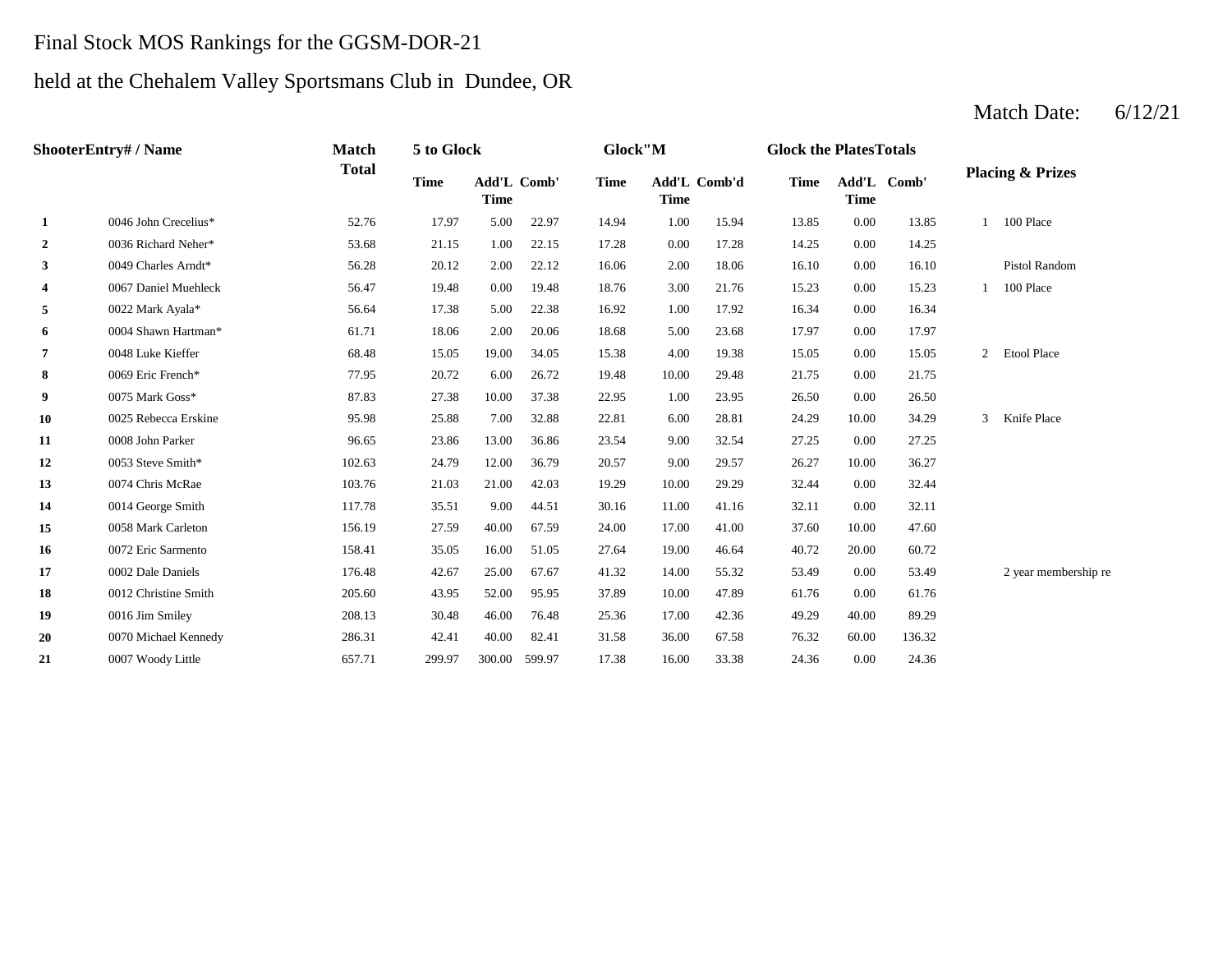Match Date:

**The following scores have not been included in the above results due to administrative issues or scoring errors Please call the GSSF office (770) 437-4718 as soon as possible for further clarification. Thank you.**

**Shooters who did not finish the match...**

**Shooters who did not show**

**0**

**Page 6 of 6 7/22/2021 07:23:38 AM Dundee, OR**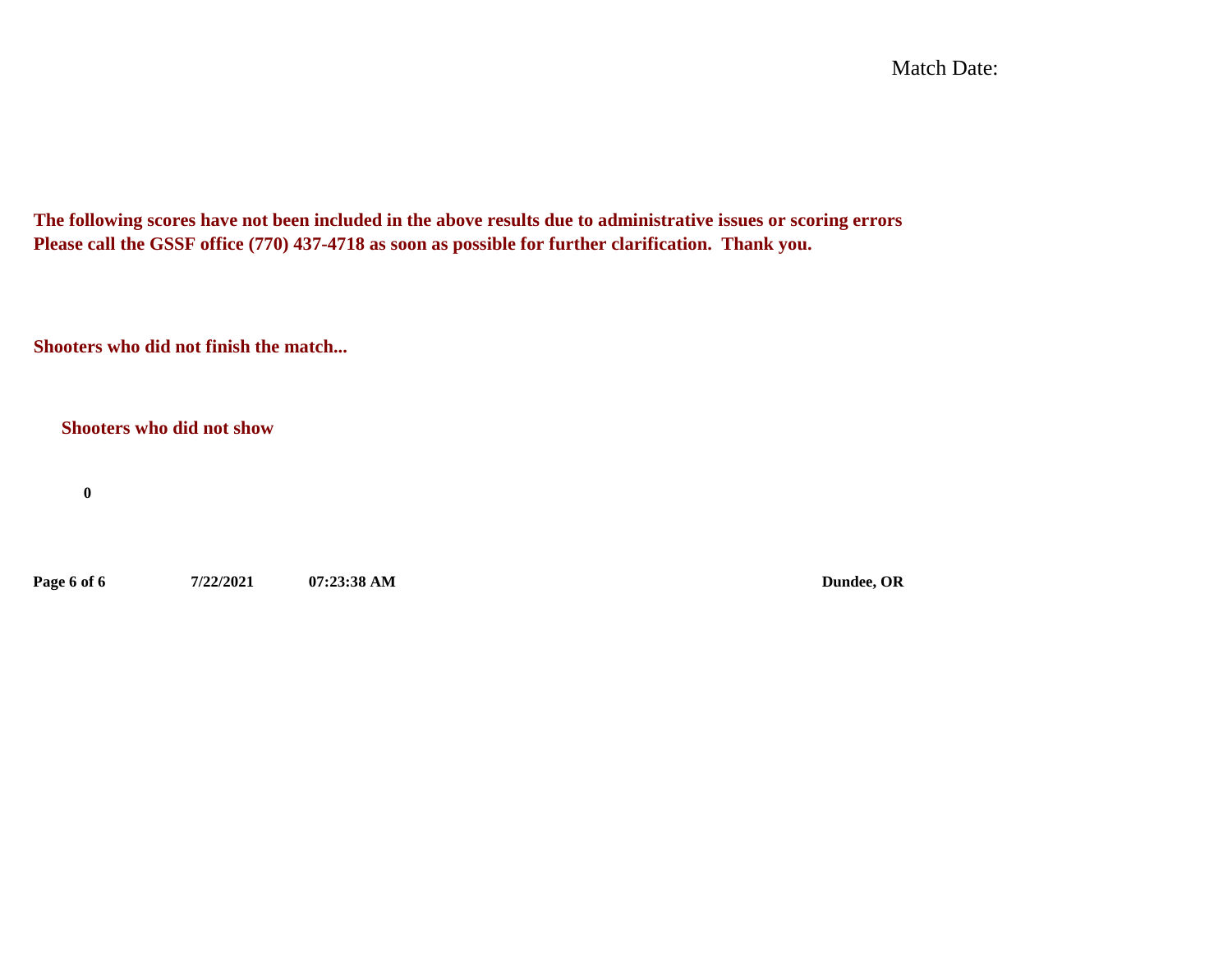## Final Civilian Rankings for the Beaver State Ballistic Challenge XXVI

|              | <b>ShooterEntry# / Name</b> | Match        |       | 5 to Glock Totals           |        |       | <b>Glock</b> "M Totals |       | <b>Glock the PlatesTotals</b> |                           |        |                             |                            |
|--------------|-----------------------------|--------------|-------|-----------------------------|--------|-------|------------------------|-------|-------------------------------|---------------------------|--------|-----------------------------|----------------------------|
|              |                             | <b>Total</b> | Time  | Add'L Comb'd<br><b>Time</b> |        | Time  | Add'L Comb'd<br>Time   |       |                               | Time Add'L Comb'd<br>Time |        | <b>Placing &amp; Prizes</b> | Categories                 |
| 1            | 0010 Mark McLauchlin        | 74.59        | 28.96 | 3.00                        | 31.96  | 21.49 | 1.00                   | 22.49 | 20.14                         | 0.00                      | 20.14  | 1 Pistol Place              | Senior                     |
| -1           |                             | 74.59        | 28.96 | 3.00                        | 31.96  | 21.49 | 1.00                   | 22.49 | 20.14                         | 0.00                      | 20.14  | 75 Senior                   | Senior                     |
| $\mathbf{2}$ | 0026 Eric Winston           | 78.11        | 19.07 | 8.00                        | 27.07  | 14.88 | 15.00                  | 29.88 | 21.16                         | 0.00                      | 21.16  | 2 100 Place                 |                            |
| 3            | 0167 Emery Blem             | 87.97        | 16.41 | 19.00                       | 35.41  | 18.63 | 8.00                   | 26.63 | 25.93                         | 0.00                      | 25.93  | 3 75 Place                  |                            |
| 4            | 0024 Frank Tree             | 93.98        | 30.82 | 1.00                        | 31.82  | 36.43 | 1.00                   | 37.43 | 24.73                         | 0.00                      | 24.73  |                             | Senior                     |
| 5            | 0051 Connie Hermer          | 97.31        | 28.72 | 14.00                       | 42.72  | 22.48 | 5.00                   | 27.48 | 27.11                         | 0.00                      | 27.11  | 75 Adult Female             | <b>Adult Female</b>        |
| 6            | 0068 Martha Goodfellow      | 101.08       | 26.62 | 16.00                       | 42.62  | 27.53 | 5.00                   | 32.53 | 25.93                         | 0.00                      | 25.93  | 75 Super Senior             | Adult Female, Super Senior |
| 7            | 0039 Alfred Calabria        | 104.13       | 33.18 | 5.00                        | 38.18  | 30.21 | 3.00                   | 33.21 | 32.74                         | 0.00                      | 32.74  |                             | Super Senior               |
| 8            | 0085 Jason Pillar           | 105.65       | 20.16 | 9.00                        | 29.16  | 18.63 | 5.00                   | 23.63 | 32.86                         | 20.00                     | 52.86  |                             |                            |
| 9            | 0089 Jean Smith             | 106.33       | 19.95 | 14.00                       | 33.95  | 18.58 | 13.00                  | 31.58 | 30.80                         | 10.00                     | 40.80  |                             | Adult Female, Super Senior |
| 10           | 0161 Chris McRae            | 107.30       | 18.26 | 29.00                       | 47.26  | 19.94 | 14.00                  | 33.94 | 26.10                         | 0.00                      | 26.10  |                             |                            |
| 11           | 0016 Jim Rideout            | 117.10       | 22.77 | 25.00                       | 47.77  | 19.93 | 12.00                  | 31.93 | 37.40                         | 0.00                      | 37.40  |                             | Super Senior               |
| 12           | 0001 Mervin Archer          | 120.08       | 22.85 | 12.00                       | 34.85  | 23.42 | 17.00                  | 40.42 | 44.81                         | 0.00                      | 44.81  |                             | Super Senior               |
| 13           | 0041 John Cushing           | 124.74       | 37.72 | 6.00                        | 43.72  | 29.09 | 9.00                   | 38.09 | 32.93                         | 10.00                     | 42.93  |                             | Super Senior               |
| 14           | 0021 Christine Smith        | 129.75       | 42.42 | 8.00                        | 50.42  | 35.67 | 6.00                   | 41.67 | 37.66                         | 0.00                      | 37.66  |                             | Adult Female, Super Senior |
| 15           | 0069 Donald Goodfellow      | 130.81       | 32.08 | 20.00                       | 52.08  | 31.06 | 10.00                  | 41.06 | 37.67                         | 0.00                      | 37.67  |                             | Super Senior               |
| 16           | 0080 James Hanson           | 132.32       | 30.28 | 19.00                       | 49.28  | 25.28 | 17.00                  | 42.28 | 30.76                         | 10.00                     | 40.76  |                             |                            |
| 17           | 0136 Christopher Majury     | 148.98       | 33.29 | 43.00                       | 76.29  | 26.60 | 5.00                   | 31.60 | 41.09                         | 0.00                      | 41.09  |                             |                            |
| 18           | 0031 Kelley Dorst           | 151.67       | 26.14 | 30.00                       | 56.14  | 25.58 | 20.00                  | 45.58 | 49.95                         | 0.00                      | 49.95  | 2 year membership ren       | Adult Female, Senior       |
| 19           | 0098 Andrew Becker          | 156.50       | 32.57 | 22.00                       | 54.57  | 31.03 | 12.00                  | 43.03 | 48.90                         | 10.00                     | 58.90  |                             | Super Senior               |
| 20           | 0121 Robert Boyd            | 167.83       | 30.78 | 37.00                       | 67.78  | 30.19 | 18.00                  | 48.19 | 41.86                         | 10.00                     | 51.86  |                             | Super Senior               |
| 21           | 0135 Adair Goss             | 168.43       | 48.75 | 12.00                       | 60.75  | 47.83 | 6.00                   | 53.83 | 53.85                         | 0.00                      | 53.85  |                             | <b>Adult Female</b>        |
| 22           | 0067 Stacy Yamasaki         | 172.54       | 50.13 | 16.00                       | 66.13  | 38.22 | 12.00                  | 50.22 | 56.19                         | 0.00                      | 56.19  |                             | Senior                     |
| 23           | 0072 Lorin Orpwood          | 176.00       | 49.96 | 11.00                       | 60.96  | 42.74 | 12.00                  | 54.74 | 60.30                         | 0.00                      | 60.30  | 75 Challenged               | Challenged, Super Senior   |
| 24           | 0103 Brock Dressel          | 183.35       | 18.92 | 52.00                       | 70.92  | 14.38 | 55.00                  | 69.38 | 33.05                         | 10.00                     | 43.05  |                             |                            |
| 25           | 0164 Matthew Goodfellow     | 185.29       | 30.82 | 18.00                       | 48.82  | 27.78 | 18.00                  | 45.78 | 60.69                         | 30.00                     | 90.69  |                             |                            |
| 26           | 0119 Blake Sumner           | 212.58       | 21.89 | 62.00                       | 83.89  | 21.96 | 72.00                  | 93.96 | 34.73                         | 0.00                      | 34.73  |                             |                            |
| 27           | 0097 Chalaow Becker         | 213.90       | 34.84 | 66.00                       | 100.84 | 26.87 | 18.00                  | 44.87 | 58.19                         | 10.00                     | 68.19  |                             | Adult Female, Senior       |
| 28           | 0105 Steven Huston          | 227.48       | 23.05 | 105.00                      | 128.05 | 25.95 | 26.00                  | 51.95 | 47.48                         | 0.00                      | 47.48  |                             |                            |
| 29           | 0145 Joseph Bottenfield     | 241.47       | 30.83 | 31.00                       | 61.83  | 26.63 | 44.00                  | 70.63 | 49.01                         | 60.00                     | 109.01 |                             |                            |
| 30           | 0040 Charles Courchaine     | 242.18       | 26.36 | 71.00                       | 97.36  | 30.39 | 13.00                  | 43.39 | 51.43                         | 50.00                     | 101.43 | 50 Random                   |                            |
| 31           | 0017 Nick Sanders           | 253.92       | 24.28 | 27.00                       | 51.28  | 18.29 | 32.00                  | 50.29 | 42.35                         | 110.00                    | 152.35 |                             |                            |
| 32           | 0084 Susan Pillar           | 257.18       | 48.87 | 38.00                       | 86.87  | 36.09 | 12.00                  | 48.09 | 62.22                         | 60.00                     | 122.22 |                             | Adult Female, Senior       |
| 33           | 0120 Kelly Hewitt           | 274.25       | 34.60 | 31.00                       | 65.60  | 26.40 | 12.00                  | 38.40 | 50.25                         | 120.00                    | 170.25 |                             |                            |
| 34           | 0015 Erik Ratcliffe         | 283.17       | 35.11 | 61.00                       | 96.11  | 30.38 | 31.00                  | 61.38 | 75.68                         | 50.00                     | 125.68 |                             | Senior                     |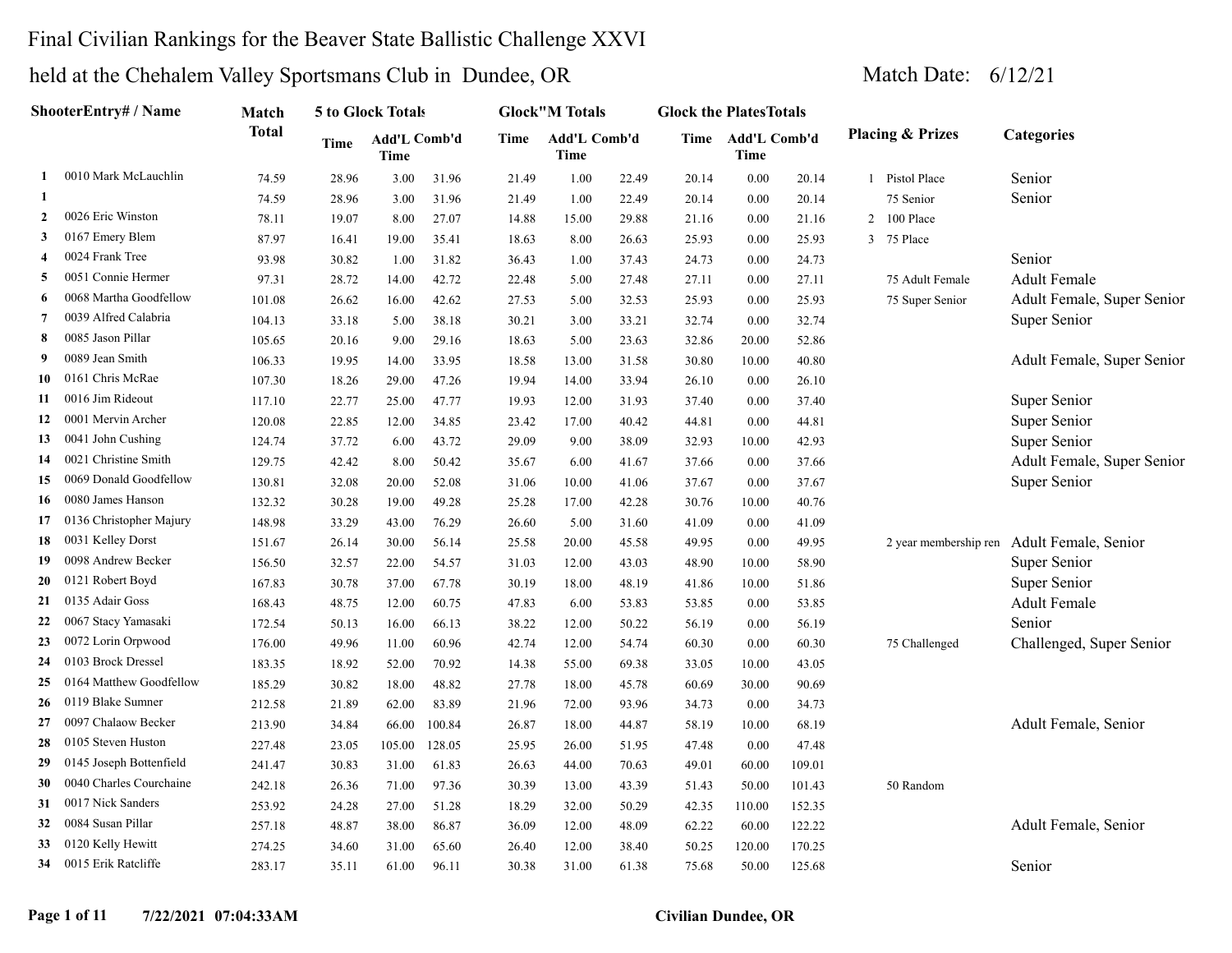|    | ShooterEntry# / Name     | Match  |       | 5 to Glock Totals    |        |       | <b>Glock</b> "M Totals |        | <b>Glock the Plates Totals</b> |                             |        |                             |                     |
|----|--------------------------|--------|-------|----------------------|--------|-------|------------------------|--------|--------------------------------|-----------------------------|--------|-----------------------------|---------------------|
|    |                          | Total  | Time  | Add'L Comb'd<br>Time |        | Time  | Add'L Comb'd<br>Time   |        | Time                           | <b>Add'L Comb'd</b><br>Time |        | <b>Placing &amp; Prizes</b> | Categories          |
|    | 35 0044 Bryan Fletchall  | 305.16 | 31.94 | 15.00                | 46.94  | 29.36 | 25.00                  | 54.36  | 73.86                          | 130.00                      | 203.86 | 4 Pistol Membership Pro     |                     |
|    | 36 0037 Rebecca Erskine  | 329.41 | 46.54 | 43.00                | 89.54  | 39.94 | 14.00                  | 53.94  | 95.93                          | 90.00                       | 185.93 |                             | <b>Adult Female</b> |
|    | 37 0030 Kacie Bane       | 330.64 | 26.58 | 73.00                | 99.58  | 31.87 | 74.00                  | 105.87 | 75.19                          | 50.00                       | 125.19 |                             | <b>Adult Female</b> |
|    | <b>38</b> 0116 Alan John | 348.23 | 26.61 | 89.00                | 115.61 | 26.37 | 39.00                  | 65.37  | 77.25                          | 90.00                       | 167.25 |                             | Super Senior        |
| 39 | 0070 Jonathan Cain       | 417.97 | 42.66 | 61.00                | 103.66 | 37.34 | 21.00                  | 58.34  | 115.97                         | 140.00                      | 255.97 |                             |                     |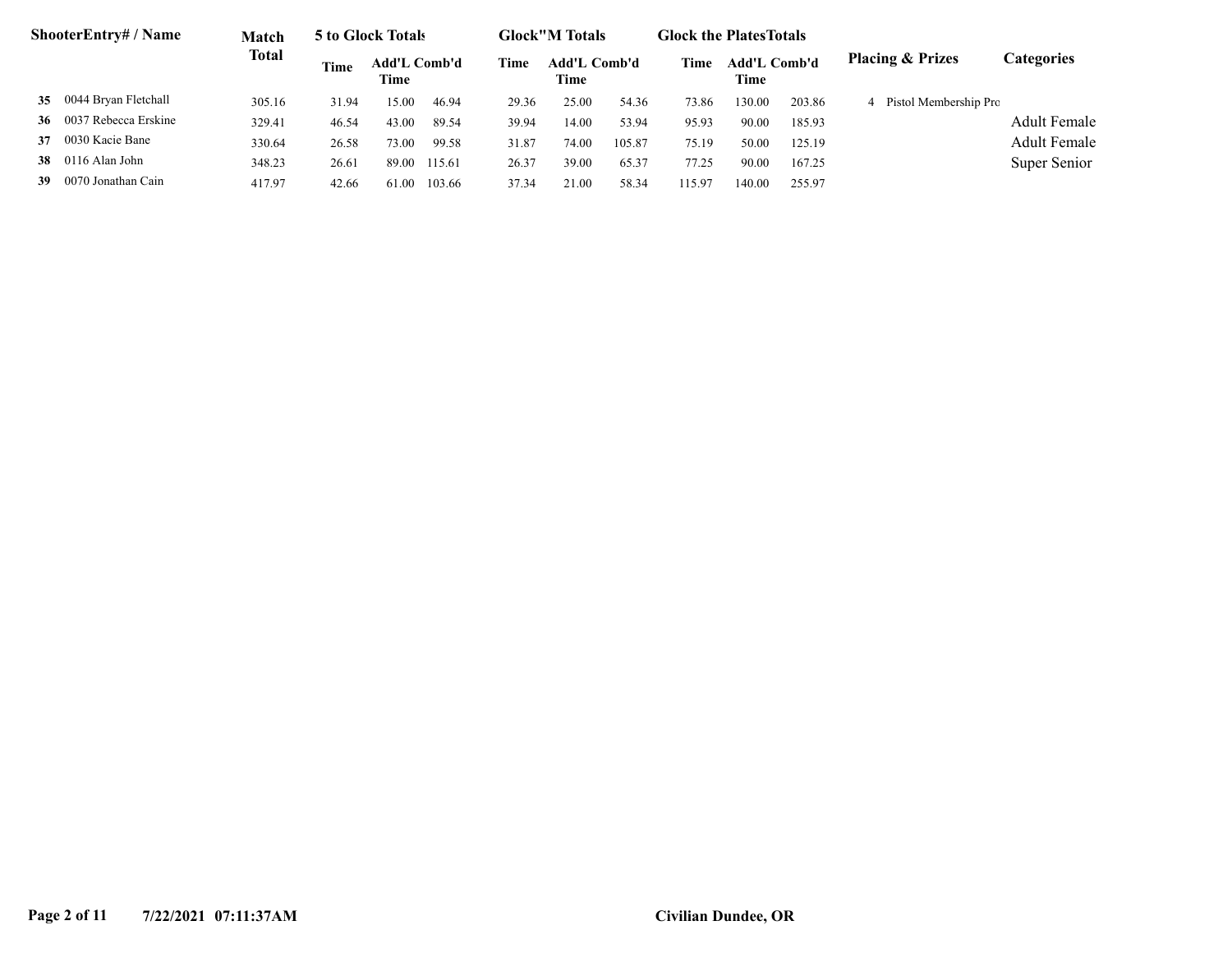## Final Competition Rankings for the Beaver State Ballistic Challenge XXVI

|              | ShooterEntry# / Name    | Match        |        | 5 to Glock Totals    |        |       | <b>Glock</b> "M Totals      |       | <b>Glock the Plates Totals</b> |                             |       |              |                             |
|--------------|-------------------------|--------------|--------|----------------------|--------|-------|-----------------------------|-------|--------------------------------|-----------------------------|-------|--------------|-----------------------------|
|              |                         | <b>Total</b> | Time   | Add'L Comb'd<br>Time |        | Time  | Add'L Comb'd<br><b>Time</b> |       | Time                           | Add'L Comb'd<br><b>Time</b> |       |              | <b>Placing &amp; Prizes</b> |
| 1.           | 0058 Richard Neher*     | 52.85        | 20.34  | 0.00                 | 20.34  | 16.35 | 4.00                        | 20.35 | 12.16                          | 0.00                        | 12.16 |              | 1 Pistol Place              |
| $\mathbf{2}$ | 0132 Chuck Anderson*    | 53.44        | 17.84  | 9.00                 | 26.84  | 13.01 | 1.00                        | 14.01 | 12.59                          | 0.00                        | 12.59 |              |                             |
| 3            | 0148 Daniel Muehleck    | 56.96        | 17.39  | 5.00                 | 22.39  | 17.19 | 1.00                        | 18.19 | 16.38                          | 0.00                        | 16.38 | $\mathbf{1}$ | Pistol Place                |
| 4            | 0004 John Crecelius*    | 57.57        | 18.89  | 3.00                 | 21.89  | 18.61 | 1.00                        | 19.61 | 16.07                          | 0.00                        | 16.07 |              |                             |
| 5            | 0141 Tom Angell*        | 60.21        | 21.18  | 0.00                 | 21.18  | 19.16 | 1.00                        | 20.16 | 18.87                          | 0.00                        | 18.87 |              |                             |
| 6            | 0033 Mark Ayala*        | 61.77        | 17.84  | 7.00                 | 24.84  | 17.66 | 4.00                        | 21.66 | 15.27                          | 0.00                        | 15.27 |              |                             |
| 7            | 0054 Bill Mayne*        | 63.62        | 22.18  | 1.00                 | 23.18  | 17.87 | 3.00                        | 20.87 | 19.57                          | 0.00                        | 19.57 |              |                             |
| 8            | 0009 Shawn Hartman*     | 71.97        | 18.95  | 10.00                | 28.95  | 16.55 | 4.00                        | 20.55 | 22.47                          | 0.00                        | 22.47 |              |                             |
| 9            | 0011 Mark McLauchlin    | 72.68        | 27.95  | 2.00                 | 29.95  | 21.47 | 0.00                        | 21.47 | 21.26                          | 0.00                        | 21.26 |              | 2 75 Place                  |
| 10           | 0123 Bruce Clemans*     | 74.50        | 21.27  | 8.00                 | 29.27  | 18.96 | 2.00                        | 20.96 | 24.27                          | 0.00                        | 24.27 |              |                             |
| 11           | 0028 Eric Winston       | 75.16        | 18.49  | 13.00                | 31.49  | 14.69 | 10.00                       | 24.69 | 18.98                          | 0.00                        | 18.98 | $\mathbf{3}$ | Etool Place                 |
| 12           | 0086 Jason Pillar       | 81.02        | 15.39  | 20.00                | 35.39  | 16.08 | 11.00                       | 27.08 | 18.55                          | 0.00                        | 18.55 |              |                             |
| 13           | 0168 Emery Blem         | 81.15        | 16.19  | 17.00                | 33.19  | 17.28 | 9.00                        | 26.28 | 21.68                          | 0.00                        | 21.68 |              |                             |
| 14           | 0129 John Marshall      | 85.37        | 29.56  | 7.00                 | 36.56  | 22.97 | 2.00                        | 24.97 | 23.84                          | 0.00                        | 23.84 |              |                             |
| 15           | 0052 Connie Hermer      | 88.64        | 21.16  | 19.00                | 40.16  | 24.40 | 2.00                        | 26.40 | 22.08                          | 0.00                        | 22.08 |              |                             |
| 16           | 0115 Scott Martin       | 89.27        | 17.08  | 16.00                | 33.08  | 15.03 | 18.00                       | 33.03 | 23.16                          | 0.00                        | 23.16 |              |                             |
| 17           | 0047 Andrew Hermer*     | 90.36        | 19.98  | 9.00                 | 28.98  | 19.28 | 16.00                       | 35.28 | 26.10                          | 0.00                        | 26.10 |              | 50 Random                   |
| 18           | 0111 Mark Goss*         | 100.29       | 24.32  | 20.00                | 44.32  | 23.72 | 4.00                        | 27.72 | 28.25                          | 0.00                        | 28.25 |              |                             |
| 19           | 0090 Jean Smith         | 113.87       | 20.89  | 19.00                | 39.89  | 19.45 | 19.00                       | 38.45 | 25.53                          | 10.00                       | 35.53 |              |                             |
| 20           | 0137 Christopher Majury | 131.61       | 32.82  | 14.00                | 46.82  | 25.88 | 16.00                       | 41.88 | 32.91                          | 10.00                       | 42.91 |              |                             |
| 21           | 0108 Russell Humberd    | 150.90       | 28.42  | 24.00                | 52.42  | 29.00 | 19.00                       | 48.00 | 40.48                          | 10.00                       | 50.48 |              | Pistol Random               |
| 22           | 0099 Andrew Becker      | 153.31       | 36.03  | 32.00                | 68.03  | 33.61 | 9.00                        | 42.61 | 42.67                          | 0.00                        | 42.67 |              |                             |
| 23           | 0096 Roger Hazzard      | 169.29       | 46.80  | 19.00                | 65.80  | 37.46 | 17.00                       | 54.46 | 49.03                          | 0.00                        | 49.03 |              |                             |
| 24           | 0018 Nick Sanders       | 214.78       | 19.40  | 44.00                | 63.40  | 22.73 | 29.00                       | 51.73 | 39.65                          | 60.00                       | 99.65 |              |                             |
| 25           | 0118 Alan John          | 241.79       | 27.65  | 48.00                | 75.65  | 26.03 | 56.00                       | 82.03 | 44.11                          | 40.00                       | 84.11 |              |                             |
| 26           | 0104 Brock Dressel      | 249.07       | 16.47  | 92.00                | 108.47 | 14.07 | 58.00                       | 72.07 | 38.53                          | 30.00                       | 68.53 |              |                             |
| 27           | 0138 Woody Little       | 676.70       | 299.97 | 300.00               | 599.97 | 21.14 | 22.00                       | 43.14 | 33.59                          | 0.00                        | 33.59 |              |                             |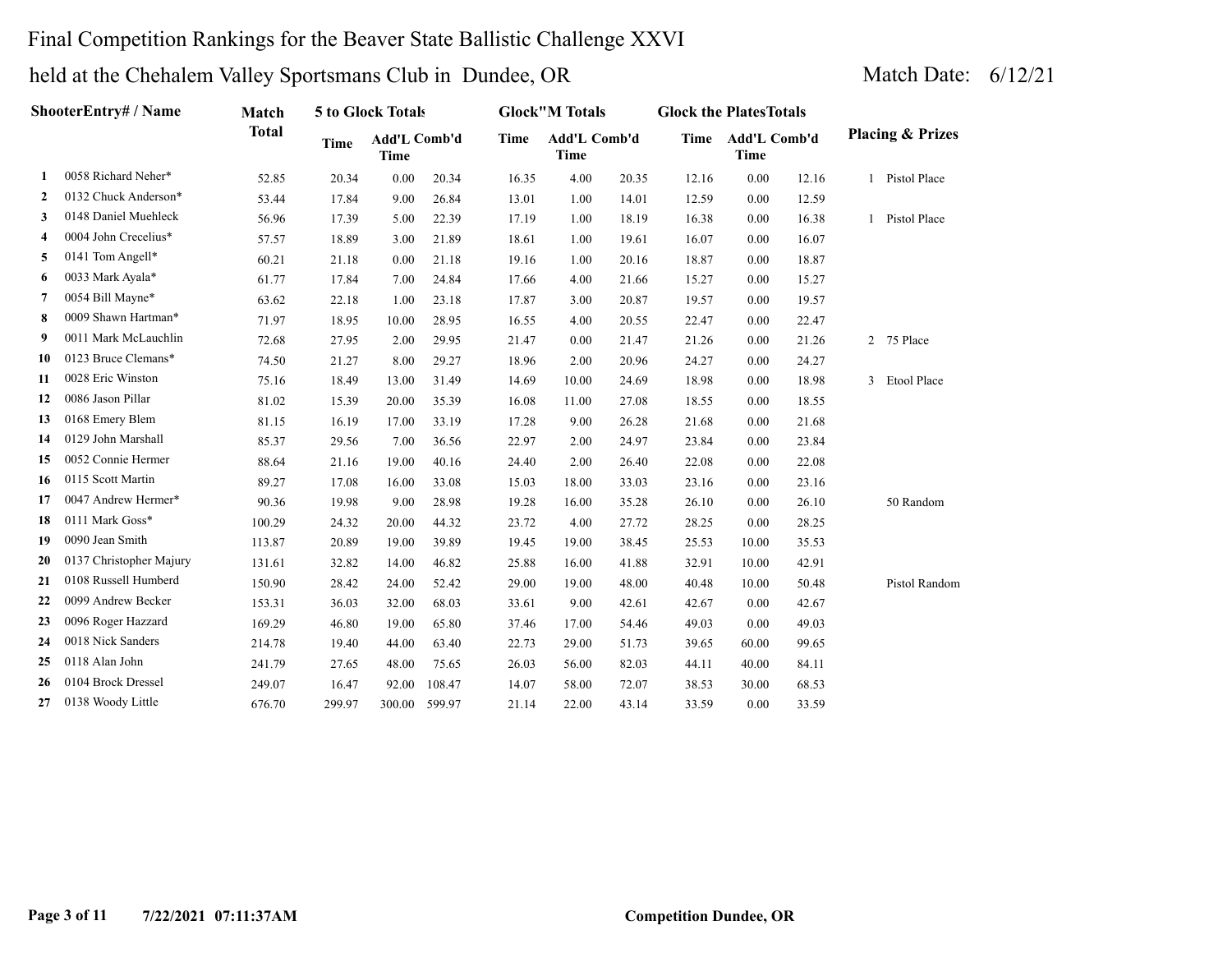## Final Guardian Rankings for the Beaver State Ballistic Challenge XXVI

|    | ShooterEntry# / Name  | Match        |       | 5 to Glock Totals           |        |        | <b>Glock</b> "M Totals |        | <b>Glock the Plates Totals</b> |                             |        |   |                             |                   |
|----|-----------------------|--------------|-------|-----------------------------|--------|--------|------------------------|--------|--------------------------------|-----------------------------|--------|---|-----------------------------|-------------------|
|    |                       | <b>Total</b> | Time  | Add'L Comb'd<br><b>Time</b> |        | Time   | Add'L Comb'd<br>Time   |        | Time                           | <b>Add'L Comb'd</b><br>Time |        |   | <b>Placing &amp; Prizes</b> | <b>Categories</b> |
|    | 0082 Luke Kieffer     | 61.97        | 17.56 | 6.00                        | 23.56  | 15.91  | 3.00                   | 18.91  | 19.50                          | 0.00                        | 19.50  |   | Pistol Place                |                   |
| 2  | 0146 Daniel Muehleck  | 65.80        | 18.65 | 2.00                        | 20.65  | 16.68  | 3.00                   | 19.68  | 15.47                          | 10.00                       | 25.47  |   | 75 Place                    |                   |
| 3  | 0154 Eli Sanders      | 72.93        | 26.29 | 6.00                        | 32.29  | 15.56  | 7.00                   | 22.56  | 18.08                          | 0.00                        | 18.08  | 3 | <b>Etool Place</b>          |                   |
|    | 0071 Steve Christman  | 93.25        | 21.30 | 7.00                        | 28.30  | 19.68  | 6.00                   | 25.68  | 29.27                          | 10.00                       | 39.27  |   | 75 Senior                   | Senior            |
| 5. | 0126 John Marshall    | 96.73        | 29.73 | 10.00                       | 39.73  | 23.99  | 2.00                   | 25.99  | 31.01                          | 0.00                        | 31.01  |   | 75 Super Senior             | Super Senior      |
| 6  | $0166$ John M. Lee    | 98.53        | 21.30 | 25.00                       | 46.30  | 23.37  | 5.00                   | 28.37  | 23.86                          | 0.00                        | 23.86  |   |                             | Senior            |
|    | 0158 Andrew Aguinaga  | 107.11       | 45.39 | 2.00                        | 47.39  | 31.05  | 1.00                   | 32.05  | 27.67                          | 0.00                        | 27.67  |   |                             |                   |
| 8  | 0100 Brad Huston      | 130.37       | 38.29 | 16.00                       | 54.29  | 33.25  | 8.00                   | 41.25  | 34.83                          | 0.00                        | 34.83  |   | 75 Challenged               | Challenged        |
| 9  | 0139 Lance Brown      | 135.00       | 40.86 | 14.00                       | 54.86  | 33.78  | 17.00                  | 50.78  | 29.36                          | 0.00                        | 29.36  |   |                             |                   |
| 10 | 0076 Cheryl Crecelius | 146.92       | 42.29 | 25.00                       | 67.29  | 31.13  | 15.00                  | 46.13  | 33.50                          | 0.00                        | 33.50  |   | 75 Guardian Female          | Guardian Female   |
| 11 | 0107 Russell Humberd  | 154.15       | 31.15 | 46.00                       | 77.15  | 24.27  | 17.00                  | 41.27  | 35.73                          | 0.00                        | 35.73  |   |                             | Senior            |
| 12 | 0101 Joseph Schmidt   | 156.13       | 46.64 | 8.00                        | 54.64  | 42.96  | 5.00                   | 47.96  | 53.53                          | 0.00                        | 53.53  |   |                             | Super Senior      |
| 13 | 0159 Eric Sarmento    | 156.19       | 33.74 | 14.00                       | 47.74  | 26.13  | 13.00                  | 39.13  | 39.32                          | 30.00                       | 69.32  |   |                             |                   |
| 14 | 0022 George Smith     | 159.65       | 40.39 | 25.00                       | 65.39  | 44.70  | 6.00                   | 50.70  | 43.56                          | 0.00                        | 43.56  |   |                             | Super Senior      |
| 15 | 0077 Jonathan Ganci   | 175.05       | 29.15 | 33.00                       | 62.15  | 32.86  | 16.00                  | 48.86  | 44.04                          | 20.00                       | 64.04  |   |                             |                   |
| 16 | 0087 Douglas Tollen   | 212.83       | 27.00 | 62.00                       | 89.00  | 22.94  | 55.00                  | 77.94  | 45.89                          | 0.00                        | 45.89  |   |                             |                   |
| 17 | 0113 Richard Hartle   | 232.24       | 23.53 | 80.00                       | 103.53 | 26.72  | 16.00                  | 42.72  | 55.99                          | 30.00                       | 85.99  |   |                             | Super Senior      |
| 18 | 0157 Brian Kennedy    | 242.31       | 40.06 | 32.00                       | 72.06  | 45.73  | 27.00                  | 72.73  | 67.52                          | 30.00                       | 97.52  |   |                             | Super Senior      |
| 19 | 0169 Leslie Reed      | 253.82       | 47.69 | 39.00                       | 86.69  | 45.24  | 18.00                  | 63.24  | 83.89                          | 20.00                       | 103.89 |   |                             |                   |
| 20 | 0160 Dave Kampff      | 784.91       | 35.52 | 77.00                       | 112.52 | 299.97 | 270.00                 | 569.97 | 62.42                          | 40.00                       | 102.42 |   |                             |                   |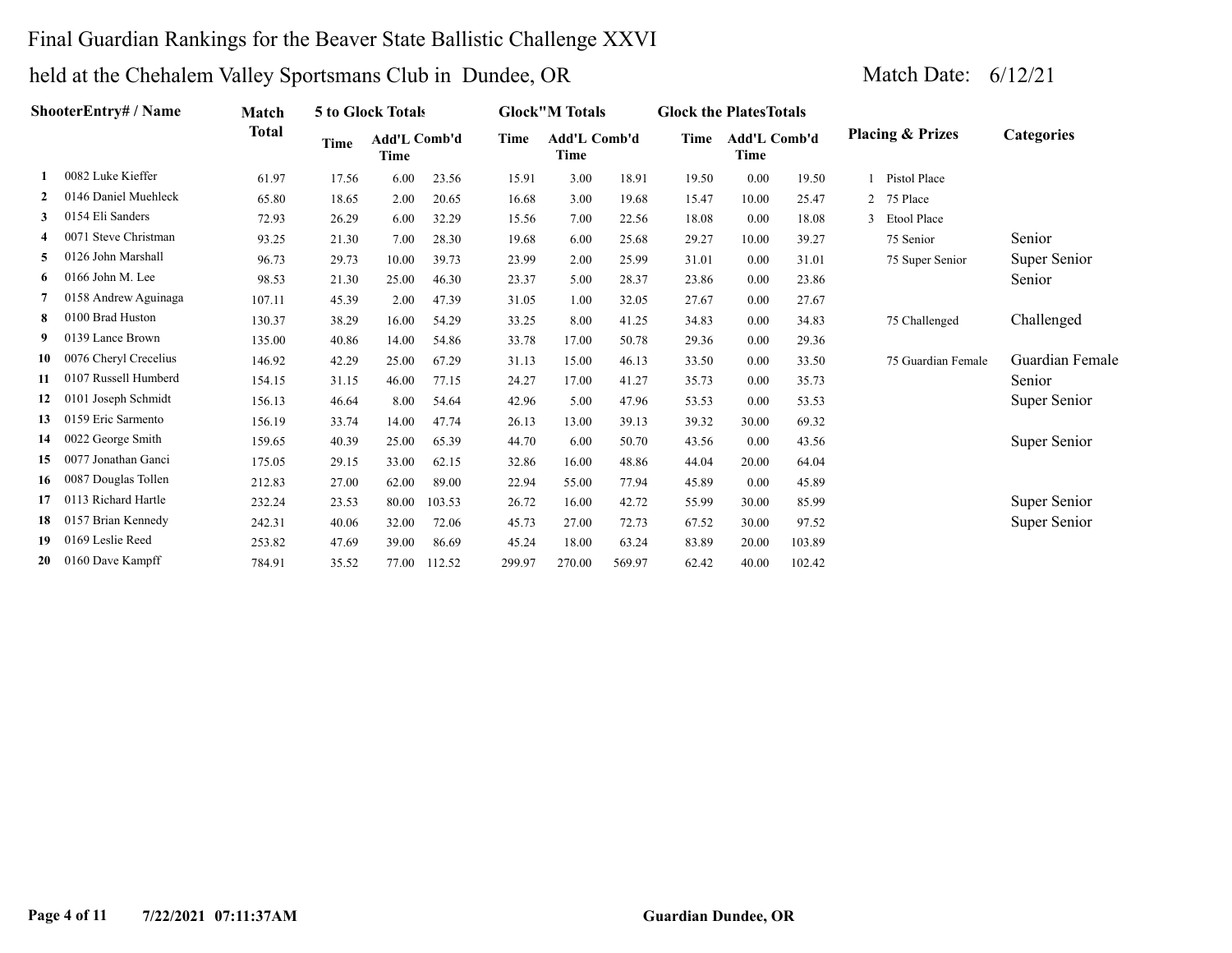## Final Heavy Metal Rankings for the Beaver State Ballistic Challenge XXVI

| <b>ShooterEntry# / Name</b> | Match                |        | 5 to Glock Totals |                      |       | <b>Glock</b> "M Totals |                             | <b>Glock the Plates Totals</b> |       |                             |        |               |                             |
|-----------------------------|----------------------|--------|-------------------|----------------------|-------|------------------------|-----------------------------|--------------------------------|-------|-----------------------------|--------|---------------|-----------------------------|
|                             |                      | Total  | <b>Time</b>       | Add'L Comb'd<br>Time |       | Time                   | <b>Add'L Comb'd</b><br>Time |                                | Time  | <b>Add'L Comb'd</b><br>Time |        |               | <b>Placing &amp; Prizes</b> |
|                             | 0151 Daniel Muehleck | 56.40  | 19.88             | 0.00                 | 19.88 | 17.52                  | 4.00                        | 21.52                          | 15.00 | 0.00                        | 15.00  |               | 1 100 Place                 |
| $\mathbf{2}$                | 0036 Mark Ayala*     | 69.41  | 18.82             | 13.00                | 31.82 | 17.77                  | 4.00                        | 21.77                          | 15.82 | 0.00                        | 15.82  |               | 1 100 Place                 |
| 3                           | 0061 Richard Neher*  | 69.79  | 18.89             | 14.00                | 32.89 | 15.38                  | 2.00                        | 17.38                          | 19.52 | 0.00                        | 19.52  |               |                             |
| $\overline{4}$              | 0165 Aaron Avon      | 71.67  | 21.25             | 6.00                 | 27.25 | 19.46                  | 9.00                        | 28.46                          | 15.96 | 0.00                        | 15.96  |               | 2 Etool Place               |
| 5.                          | 0007 John Crecelius* | 74.00  | 26.79             | 6.00                 | 32.79 | 21.47                  | 3.00                        | 24.47                          | 16.74 | 0.00                        | 16.74  |               |                             |
| 6                           | 0050 Andrew Hermer*  | 78.56  | 25.04             | 3.00                 | 28.04 | 22.61                  | 6.00                        | 28.61                          | 21.91 | 0.00                        | 21.91  |               |                             |
|                             | 0140 Scott Martin    | 79.36  | 16.86             | 18.00                | 34.86 | 16.06                  | 9.00                        | 25.06                          | 19.44 | 0.00                        | 19.44  | $\mathcal{F}$ | Knife Place                 |
| 8                           | 0112 Mark Goss*      | 89.06  | 27.95             | 11.00                | 38.95 | 24.22                  | 4.00                        | 28.22                          | 21.89 | 0.00                        | 21.89  |               |                             |
| 9.                          | 0014 Mark McLauchlin | 92.70  | 30.04             | 12.00                | 42.04 | 22.58                  | 2.00                        | 24.58                          | 26.08 | 0.00                        | 26.08  |               |                             |
| 10                          | 0125 Bruce Clemans*  | 93.72  | 21.60             | 10.00                | 31.60 | 20.36                  | 4.00                        | 24.36                          | 37.76 | 0.00                        | 37.76  |               | 50 Random                   |
| 11                          | 0002 Mervin Archer   | 107.92 | 23.59             | 10.00                | 33.59 | 24.67                  | 8.00                        | 32.67                          | 41.66 | 0.00                        | 41.66  |               |                             |
| 12                          | 0163 Chris McRae     | 131.60 | 21.02             | 23.00                | 44.02 | 18.76                  | 38.00                       | 56.76                          | 30.82 | 0.00                        | 30.82  |               | 2 year membership ren       |
| 13                          | 0020 Nick Sanders    | 222.16 | 25.29             | 8.00                 | 33.29 | 15.77                  | 33.00                       | 48.77                          | 40.10 | 100.00                      | 140.10 |               |                             |
| 14                          | 0075 Lorin Orpwood   | 232.19 | 65.00             | 12.00                | 77.00 | 53.88                  | 29.00                       | 82.88                          | 72.31 | 0.00                        | 72.31  |               |                             |
| 15                          | 0079 Jonathan Ganci  | 236.47 | 30.05             | 67.00                | 97.05 | 49.12                  | 19.00                       | 68.12                          | 61.30 | 10.00                       | 71.30  |               |                             |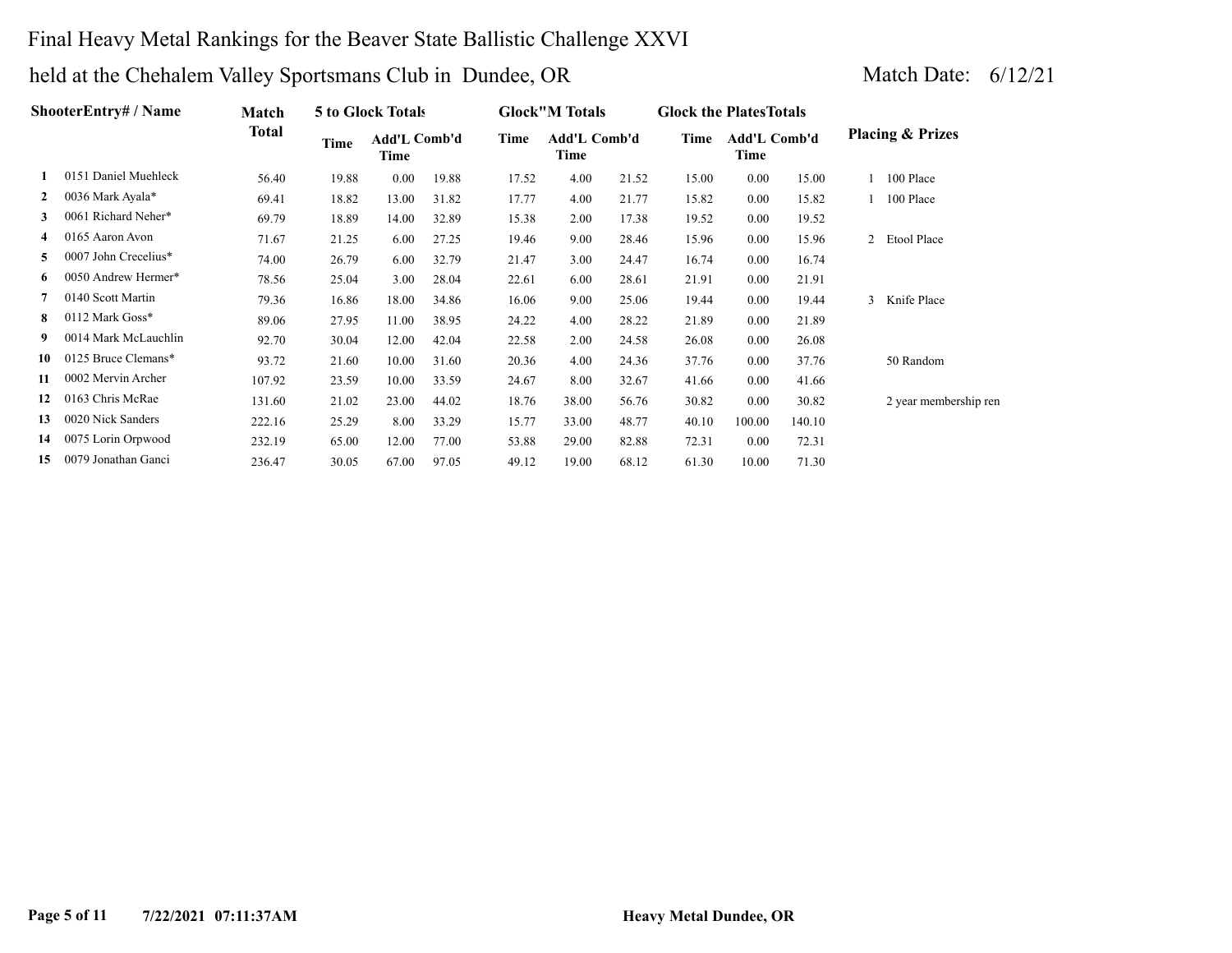## Final Major Sub Rankings for the Beaver State Ballistic Challenge XXVI

|                | <b>ShooterEntry# / Name</b> | Match        |       | 5 to Glock Totals    |       |       | <b>Glock</b> "M Totals      |       | <b>Glock the Plates Totals</b> |                             |        |   |                             |
|----------------|-----------------------------|--------------|-------|----------------------|-------|-------|-----------------------------|-------|--------------------------------|-----------------------------|--------|---|-----------------------------|
|                |                             | <b>Total</b> | Time  | Add'L Comb'd<br>Time |       | Time  | <b>Add'L Comb'd</b><br>Time |       | Time                           | <b>Add'L Comb'd</b><br>Time |        |   | <b>Placing &amp; Prizes</b> |
|                | 0131 Chuck Anderson*        | 39.35        | 9.30  | 7.00                 | 16.30 | 8.54  | 0.00                        | 8.54  | 14.51                          | 0.00                        | 14.51  |   | 100 Place                   |
| $\mathbf{2}$   | 0110 Mark Goss*             | 58.47        | 15.77 | 2.00                 | 17.77 | 14.36 | 2.00                        | 16.36 | 24.34                          | 0.00                        | 24.34  |   |                             |
| 3              | 0046 Andrew Hermer*         | 63.07        | 17.71 | 1.00                 | 18.71 | 15.72 | 1.00                        | 16.72 | 27.64                          | 0.00                        | 27.64  |   |                             |
| $\overline{4}$ | 0093 Steve Smith*           | 79.57        | 14.89 | 3.00                 | 17.89 | 15.39 | 1.00                        | 16.39 | 25.29                          | 20.00                       | 45.29  |   |                             |
| 5.             | 0057 Richard Neher*         | 81.73        | 12.33 | 10.00                | 22.33 | 11.15 | 3.00                        | 14.15 | 25.25                          | 20.00                       | 45.25  |   |                             |
| 6.             | 0128 John Marshall          | 104.24       | 17.53 | 3.00                 | 20.53 | 14.98 | 1.00                        | 15.98 | 37.73                          | 30.00                       | 67.73  |   | 100 Place                   |
| 7              | 0153 Lee Clifton            | 118.89       | 17.24 | 5.00                 | 22.24 | 20.37 | 3.00                        | 23.37 | 33.28                          | 40.00                       | 73.28  | 2 | Etool Place                 |
| 8              | 0081 James Hanson           | 149.57       | 16.79 | 21.00                | 37.79 | 15.99 | 3.00                        | 18.99 | 32.79                          | 60.00                       | 92.79  | 3 | Knife Place                 |
| 9              | 0122 Bruce Clemans*         | 157.07       | 13.93 | 6.00                 | 19.93 | 13.95 | 7.00                        | 20.95 | 26.19                          | 90.00                       | 116.19 |   |                             |
| 10             | 0114 Richard Hartle         | 169.30       | 21.66 | 11.00                | 32.66 | 16.14 | 2.00                        | 18.14 | 48.50                          | 70.00                       | 118.50 |   |                             |
| 11             | 0074 Lorin Orpwood          | 253.09       | 34.58 | 14.00                | 48.58 | 37.77 | 9.00                        | 46.77 | 67.74                          | 90.00                       | 157.74 |   |                             |
|                |                             |              |       |                      |       |       |                             |       |                                |                             |        |   |                             |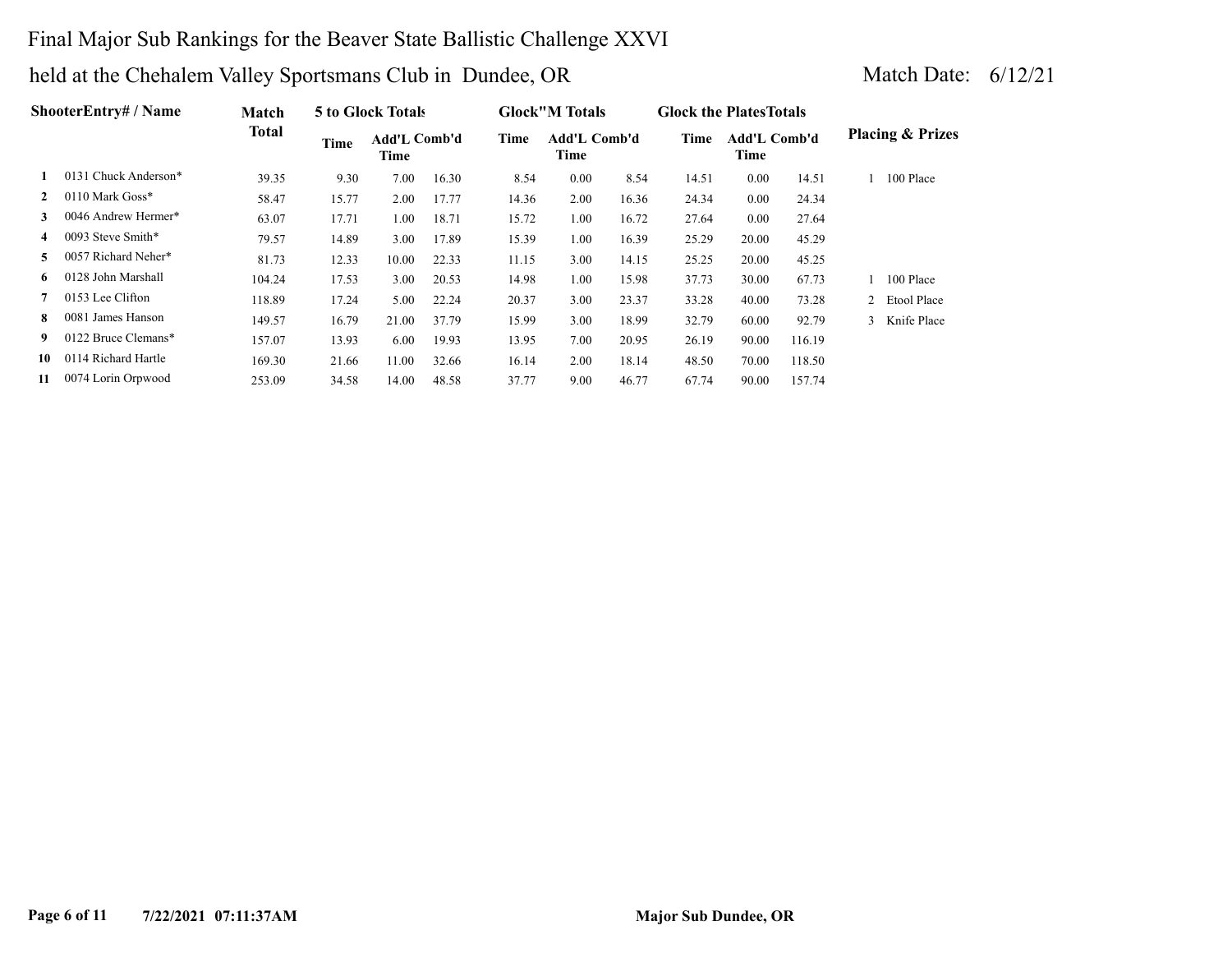## Final Master Stock Rankings for the Beaver State Ballistic Challenge XXVI

|    | <b>ShooterEntry#/Name</b> | Match        |       | 5 to Glock Totals    |       |       | <b>Glock"M Totals</b>       |       | <b>Glock the Plates Totals</b> |                             |        |                |                             |
|----|---------------------------|--------------|-------|----------------------|-------|-------|-----------------------------|-------|--------------------------------|-----------------------------|--------|----------------|-----------------------------|
|    |                           | <b>Total</b> | Time  | Add'L Comb'd<br>Time |       | Time  | <b>Add'L Comb'd</b><br>Time |       | Time                           | <b>Add'L Comb'd</b><br>Time |        |                | <b>Placing &amp; Prizes</b> |
|    | 0006 John Crecelius*      | 51.27        | 19.07 | 1.00                 | 20.07 | 15.81 | 0.00                        | 15.81 | 15.39                          | 0.00                        | 15.39  |                | Pistol MatchMeister         |
| 2  | 0150 Daniel Muehleck      | 51.71        | 18.25 | 0.00                 | 18.25 | 17.66 | 1.00                        | 18.66 | 14.80                          | $0.00\,$                    | 14.80  |                | Pistol Place                |
| 3  | 0134 Chuck Anderson*      | 52.36        | 16.05 | 5.00                 | 21.05 | 13.83 | 3.00                        | 16.83 | 14.48                          | 0.00                        | 14.48  | $\overline{2}$ | 75 Place                    |
| 4  | 0060 Richard Neher*       | 52.96        | 19.23 | 2.00                 | 21.23 | 16.24 | 2.00                        | 18.24 | 13.49                          | 0.00                        | 13.49  | 3              | Etool Place                 |
| 5. | 0143 Tom Angell*          | 58.57        | 20.83 | 0.00                 | 20.83 | 18.89 | 1.00                        | 19.89 | 17.85                          | 0.00                        | 17.85  |                |                             |
| 6  | 0066 Bob Taylor*          | 61.06        | 25.41 | 1.00                 | 26.41 | 17.28 | 2.00                        | 19.28 | 15.37                          | $0.00\,$                    | 15.37  |                |                             |
|    | 0049 Andrew Hermer*       | 61.47        | 20.95 | 4.00                 | 24.95 | 18.82 | 1.00                        | 19.82 | 16.70                          | $0.00\,$                    | 16.70  |                |                             |
| 8  | 0095 Steve Smith*         | 68.44        | 21.31 | 5.00                 | 26.31 | 19.52 | 3.00                        | 22.52 | 19.61                          | $0.00\,$                    | 19.61  |                |                             |
| 9  | 0055 Bill Mayne*          | 68.51        | 23.91 | 0.00                 | 23.91 | 17.75 | 4.00                        | 21.75 | 22.85                          | $0.00\,$                    | 22.85  |                |                             |
| 10 | 0124 Bruce Clemans*       | 75.55        | 20.71 | 2.00                 | 22.71 | 17.98 | 10.00                       | 27.98 | 24.86                          | $0.00\,$                    | 24.86  |                |                             |
| 11 | 0013 Mark McLauchlin      | 77.13        | 27.46 | 4.00                 | 31.46 | 19.50 | 6.00                        | 25.50 | 20.17                          | 0.00                        | 20.17  |                |                             |
| 12 | 0035 Mark Ayala*          | 81.13        | 18.46 | 11.00                | 29.46 | 17.54 | 5.00                        | 22.54 | 19.13                          | 10.00                       | 29.13  |                |                             |
| 13 | 0043 Micheal Daugherty*   | 85.54        | 19.30 | 8.00                 | 27.30 | 17.20 | 9.00                        | 26.20 | 22.04                          | 10.00                       | 32.04  |                |                             |
| 14 | 0092 Jean Smith           | 142.69       | 19.45 | 15.00                | 34.45 | 19.27 | 15.00                       | 34.27 | 33.97                          | 40.00                       | 73.97  |                |                             |
| 15 | 0019 Nick Sanders         | 223.58       | 21.96 | 16.00                | 37.96 | 16.93 | 37.00                       | 53.93 | 41.69                          | 90.00                       | 131.69 |                |                             |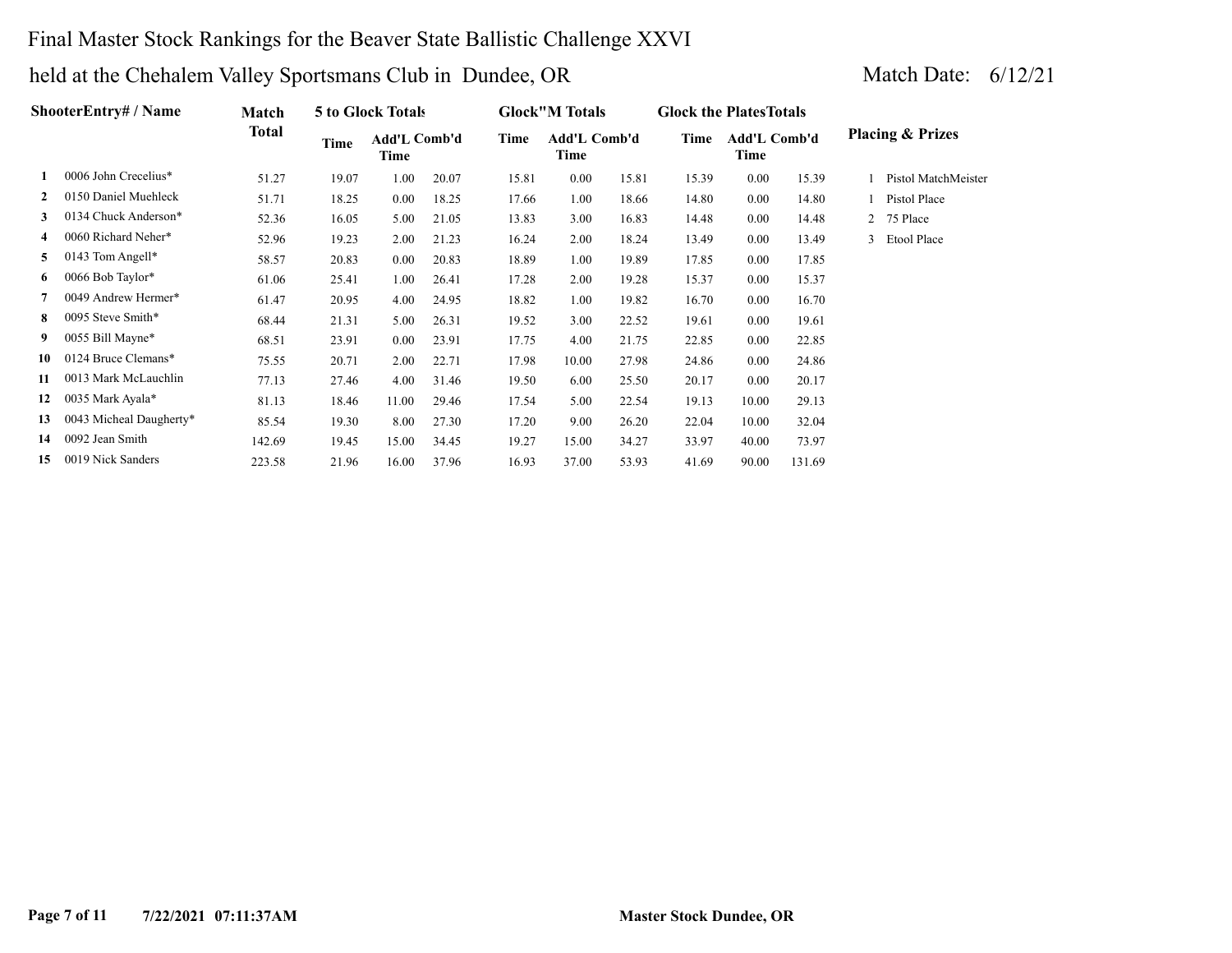## Final SubCompact Rankings for the Beaver State Ballistic Challenge XXVI

|    | ShooterEntry# / Name    | <b>Match</b> |       | 5 to Glock Totals           |        |       | <b>Glock</b> "M Totals      |       | <b>Glock the Plates Totals</b> |                             |        |   |                             |
|----|-------------------------|--------------|-------|-----------------------------|--------|-------|-----------------------------|-------|--------------------------------|-----------------------------|--------|---|-----------------------------|
|    |                         | <b>Total</b> | Time  | Add'L Comb'd<br><b>Time</b> |        | Time  | Add'L Comb'd<br><b>Time</b> |       | Time                           | Add'L Comb'd<br><b>Time</b> |        |   | <b>Placing &amp; Prizes</b> |
| 1. | 0056 Richard Neher*     | 53.76        | 20.09 | 1.00                        | 21.09  | 16.85 | 2.00                        | 18.85 | 13.82                          | 0.00                        | 13.82  |   |                             |
| 2  | 0130 Chuck Anderson*    | 58.62        | 17.30 | 10.00                       | 27.30  | 14.80 | 3.00                        | 17.80 | 13.52                          | 0.00                        | 13.52  |   |                             |
| 3  | 0156 Eric French*       | 62.11        | 20.12 | 0.00                        | 20.12  | 19.08 | 1.00                        | 20.08 | 21.91                          | 0.00                        | 21.91  |   | Pistol Place                |
| 4  | 0147 Daniel Muehleck    | 63.54        | 19.81 | 1.00                        | 20.81  | 19.71 | 9.00                        | 28.71 | 14.02                          | 0.00                        | 14.02  |   | 100 Place                   |
| 5  | 0003 John Crecelius*    | 64.78        | 21.05 | 4.00                        | 25.05  | 17.40 | 8.00                        | 25.40 | 14.33                          | 0.00                        | 14.33  |   |                             |
| 6  | 0032 Mark Ayala*        | 70.02        | 20.40 | 10.00                       | 30.40  | 17.45 | 5.00                        | 22.45 | 17.17                          | 0.00                        | 17.17  |   | 50 Random                   |
| 7  | 0064 Bob Taylor*        | 74.69        | 26.67 | 3.00                        | 29.67  | 18.58 | 7.00                        | 25.58 | 19.44                          | 0.00                        | 19.44  |   |                             |
| 8  | 0045 Andrew Hermer*     | 76.28        | 24.33 | 3.00                        | 27.33  | 20.90 | 2.00                        | 22.90 | 26.05                          | 0.00                        | 26.05  |   |                             |
| 9  | 0008 Shawn Hartman*     | 77.73        | 20.95 | 6.00                        | 26.95  | 20.08 | 6.00                        | 26.08 | 24.70                          | 0.00                        | 24.70  |   |                             |
| 10 | 0155 Eli Sanders        | 88.90        | 22.17 | 26.00                       | 48.17  | 16.75 | 4.00                        | 20.75 | 19.98                          | 0.00                        | 19.98  | 2 | <b>Etool Place</b>          |
| 11 | 0127 John Marshall      | 90.05        | 26.73 | 11.00                       | 37.73  | 23.59 | 2.00                        | 25.59 | 26.73                          | 0.00                        | 26.73  | 3 | Knife Place                 |
| 12 | 0042 Micheal Daugherty* | 96.67        | 19.50 | 26.00                       | 45.50  | 17.29 | 15.00                       | 32.29 | 18.88                          | 0.00                        | 18.88  |   |                             |
| 13 | 0088 Eric Eaton         | 101.09       | 25.96 | 15.00                       | 40.96  | 22.16 | 7.00                        | 29.16 | 30.97                          | 0.00                        | 30.97  |   |                             |
| 14 | 0062 Gene Robinson      | 106.23       | 32.86 | 8.00                        | 40.86  | 27.98 | 9.00                        | 36.98 | 28.39                          | 0.00                        | 28.39  |   |                             |
| 15 | 0109 Mark Goss*         | 111.32       | 26.46 | 21.00                       | 47.46  | 24.91 | 12.00                       | 36.91 | 26.95                          | 0.00                        | 26.95  |   |                             |
| 16 | 0078 Jonathan Ganci     | 139.95       | 32.83 | 11.00                       | 43.83  | 33.31 | 35.00                       | 68.31 | 27.81                          | 0.00                        | 27.81  |   |                             |
| 17 | 0023 George Smith       | 187.04       | 38.83 | 35.00                       | 73.83  | 39.38 | 16.00                       | 55.38 | 47.83                          | 10.00                       | 57.83  |   |                             |
| 18 | 0102 Joseph Schmidt     | 193.83       | 53.70 | 27.00                       | 80.70  | 37.68 | 25.00                       | 62.68 | 50.45                          | 0.00                        | 50.45  |   |                             |
| 19 | 0152 Lee Clifton        | 205.87       | 26.07 | 50.00                       | 76.07  | 29.71 | 49.00                       | 78.71 | 41.09                          | 10.00                       | 51.09  |   |                             |
| 20 | 0073 Lorin Orpwood      | 241.61       | 50.99 | 38.00                       | 88.99  | 63.85 | 19.00                       | 82.85 | 69.77                          | 0.00                        | 69.77  |   |                             |
| 21 | 0117 Alan John          | 371.06       | 33.43 | 124.00                      | 157.43 | 30.48 | 57.00                       | 87.48 | 66.15                          | 60.00                       | 126.15 |   |                             |
| 22 | 0027 Eric Winston       | 748.15       | 20.11 | 34.00                       | 54.11  | 20.08 | 34.00                       | 54.08 | 399.96                         | 240.00                      | 639.96 |   |                             |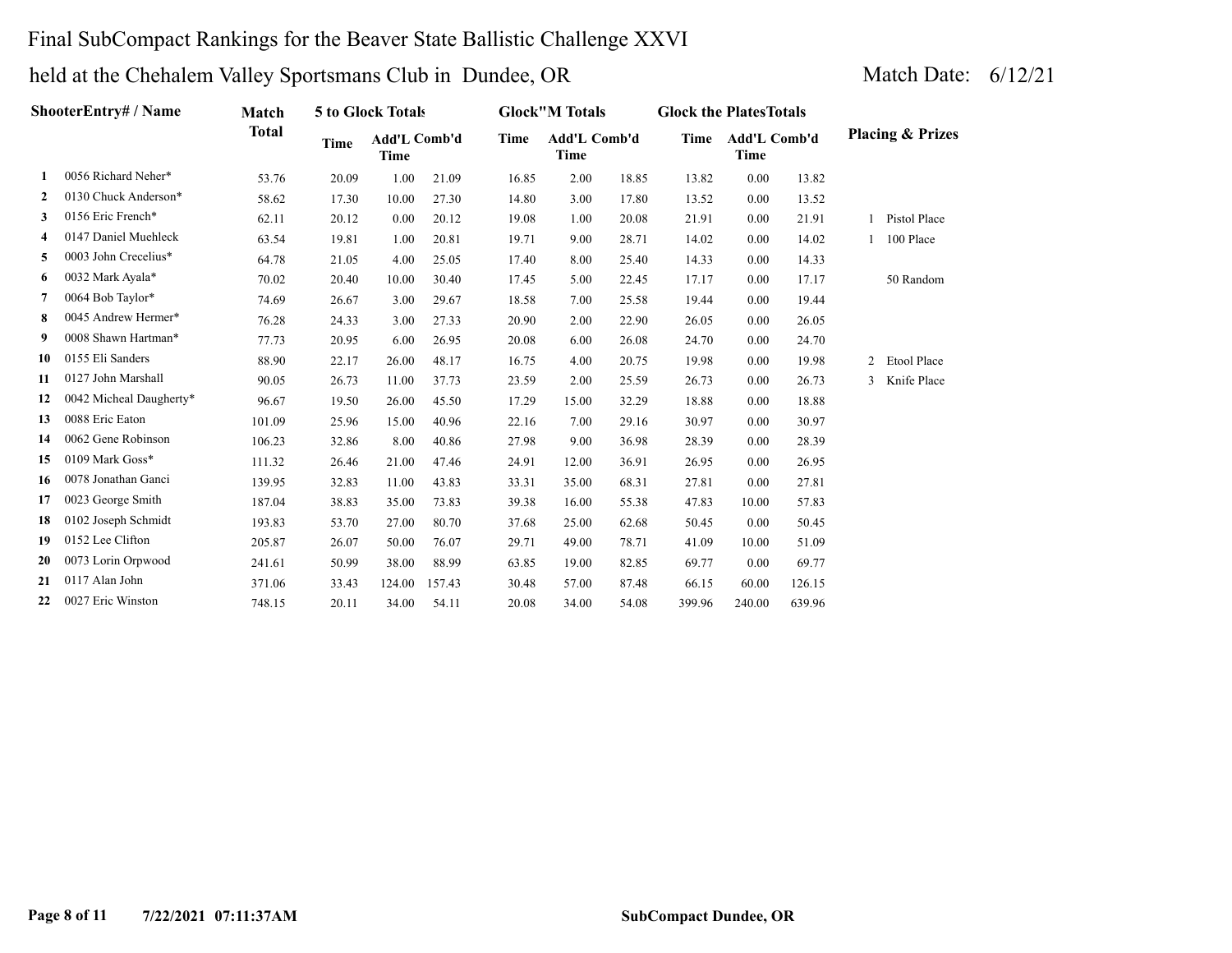## Final Unlimited Rankings for the Beaver State Ballistic Challenge XXVI

|              | <b>ShooterEntry# / Name</b> | Match        |       | 5 to Glock Totals           |       |       | <b>Glock</b> "M Totals |       | <b>Glock the Plates Totals</b> |                             |       |              |                             |
|--------------|-----------------------------|--------------|-------|-----------------------------|-------|-------|------------------------|-------|--------------------------------|-----------------------------|-------|--------------|-----------------------------|
|              |                             | <b>Total</b> | Time  | <b>Add'L Comb'd</b><br>Time |       | Time  | Add'L Comb'd<br>Time   |       | Time                           | <b>Add'L Comb'd</b><br>Time |       |              | <b>Placing &amp; Prizes</b> |
| 1.           | 0133 Chuck Anderson*        | 48.78        | 16.13 | 5.00                        | 21.13 | 12.18 | 0.00                   | 12.18 | 15.47                          | 0.00                        | 15.47 |              | Pistol Place                |
| $\mathbf{2}$ | 0142 Tom Angell*            | 51.44        | 18.62 | 1.00                        | 19.62 | 14.99 | 1.00                   | 15.99 | 15.83                          | 0.00                        | 15.83 |              |                             |
| 3            | 0059 Richard Neher*         | 51.71        | 18.92 | 0.00                        | 18.92 | 18.37 | 2.00                   | 20.37 | 12.42                          | 0.00                        | 12.42 |              |                             |
| 4            | 0005 John Crecelius*        | 55.51        | 20.76 | 3.00                        | 23.76 | 16.53 | 2.00                   | 18.53 | 13.22                          | 0.00                        | 13.22 |              |                             |
| 5            | 0149 Daniel Muehleck        | 55.71        | 20.23 | 2.00                        | 22.23 | 17.02 | 2.00                   | 19.02 | 14.46                          | 0.00                        | 14.46 |              | 100 Place                   |
| 6            | 0094 Steve Smith*           | 58.27        | 20.50 | 4.00                        | 24.50 | 17.41 | 0.00                   | 17.41 | 16.36                          | 0.00                        | 16.36 |              |                             |
| 7            | 0083 Charles Arndt*         | 62.71        | 18.79 | 7.00                        | 25.79 | 17.52 | 4.00                   | 21.52 | 15.40                          | 0.00                        | 15.40 |              |                             |
| 8            | 0034 Mark Ayala*            | 63.88        | 16.78 | 11.00                       | 27.78 | 16.03 | 4.00                   | 20.03 | 16.07                          | 0.00                        | 16.07 |              |                             |
| 9            | 0144 Shirley Angell*        | 65.34        | 21.35 | 3.00                        | 24.35 | 17.37 | 8.00                   | 25.37 | 15.62                          | 0.00                        | 15.62 |              |                             |
| 10           | 0048 Andrew Hermer*         | 65.61        | 18.99 | 12.00                       | 30.99 | 16.72 | 3.00                   | 19.72 | 14.90                          | 0.00                        | 14.90 |              |                             |
| 11           | 0065 Bob Taylor*            | 77.46        | 24.97 | 4.00                        | 28.97 | 16.90 | 8.00                   | 24.90 | 23.59                          | 0.00                        | 23.59 |              |                             |
| 12           | 0053 Connie Hermer          | 83.15        | 19.39 | 12.00                       | 31.39 | 19.10 | 8.00                   | 27.10 | 24.66                          | 0.00                        | 24.66 | $\mathbf{2}$ | Etool Place                 |
| 13           | 0038 Rebecca Erskine        | 89.69        | 23.34 | 7.00                        | 30.34 | 21.88 | 9.00                   | 30.88 | 28.47                          | 0.00                        | 28.47 | 3            | Knife Place                 |
| 14           | 0012 Mark McLauchlin        | 92.23        | 22.28 | 24.00                       | 46.28 | 19.45 | 2.00                   | 21.45 | 24.50                          | 0.00                        | 24.50 |              |                             |
| 15           | 0025 Frank Tree             | 93.63        | 35.62 | 1.00                        | 36.62 | 35.73 | 0.00                   | 35.73 | 21.28                          | 0.00                        | 21.28 |              | 50 Random                   |
| 16           | 0162 Chris McRae            | 93.93        | 20.27 | 18.00                       | 38.27 | 19.38 | 14.00                  | 33.38 | 22.28                          | 0.00                        | 22.28 |              |                             |
| 17           | 0029 Eric Winston           | 94.12        | 18.21 | 19.00                       | 37.21 | 13.97 | 9.00                   | 22.97 | 33.94                          | 0.00                        | 33.94 |              |                             |
| 18           | 0091 Jean Smith             | 99.54        | 19.63 | 17.00                       | 36.63 | 19.49 | 20.00                  | 39.49 | 23.42                          | 0.00                        | 23.42 |              |                             |
| 19           | 0063 Gene Robinson          | 124.10       | 33.01 | 12.00                       | 45.01 | 33.44 | 15.00                  | 48.44 | 30.65                          | 0.00                        | 30.65 |              | 50 Random                   |
| 20           | 0106 Steven Huston          | 175.01       | 28.49 | 56.00                       | 84.49 | 26.09 | 11.00                  | 37.09 | 53.43                          | 0.00                        | 53.43 |              |                             |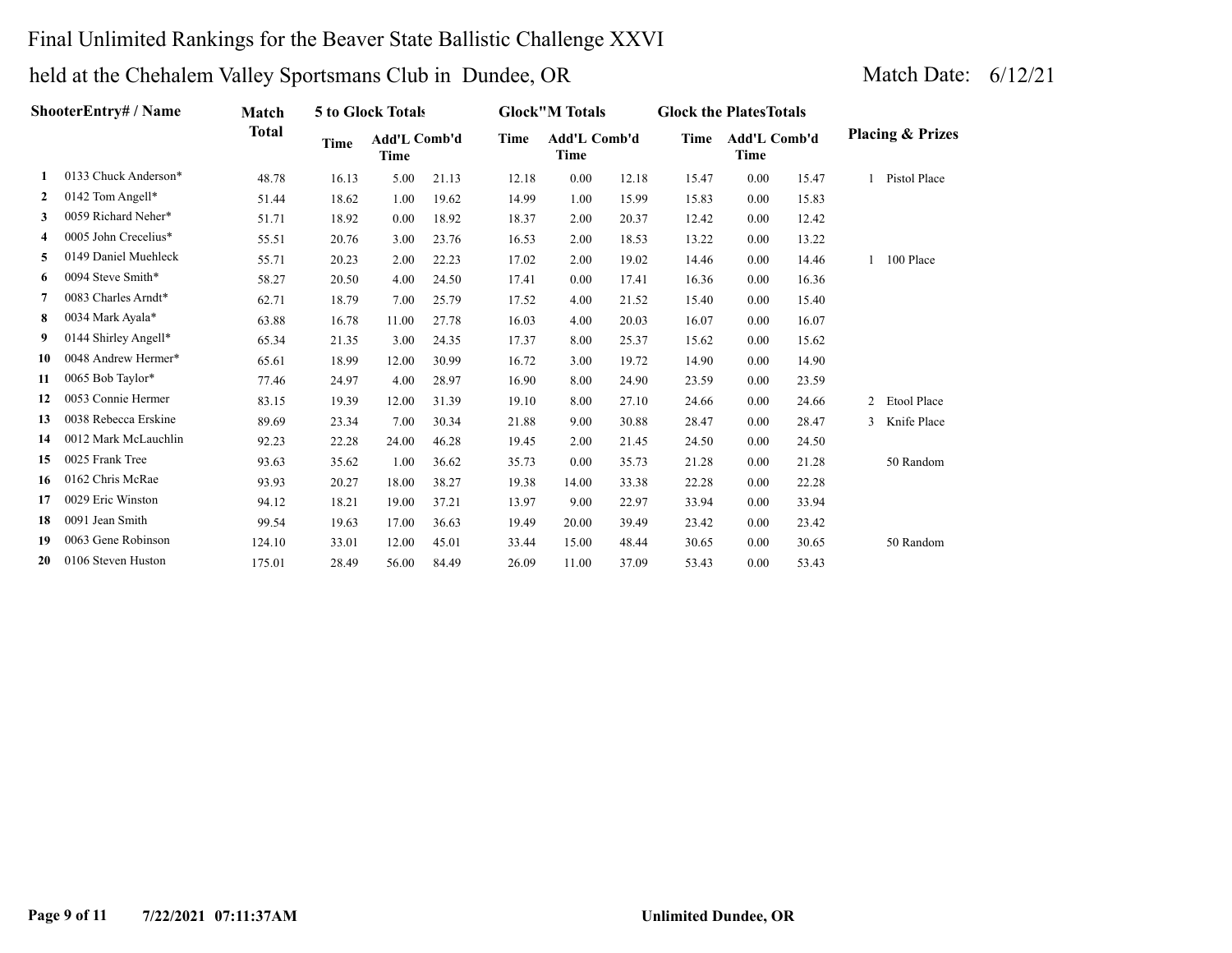**Final Team Rankings for the Beaver State Ballistic Challenge XXVI**

| Civilian        |              |                  |                                                          |
|-----------------|--------------|------------------|----------------------------------------------------------|
| <b>Standing</b> | <b>Score</b> | <b>Team Name</b> | <b>Team Members</b>                                      |
|                 | 417.18       | The Goodfellows  | Matthew Goodfellow, Donald Goodfellow, Martha Goodfellow |